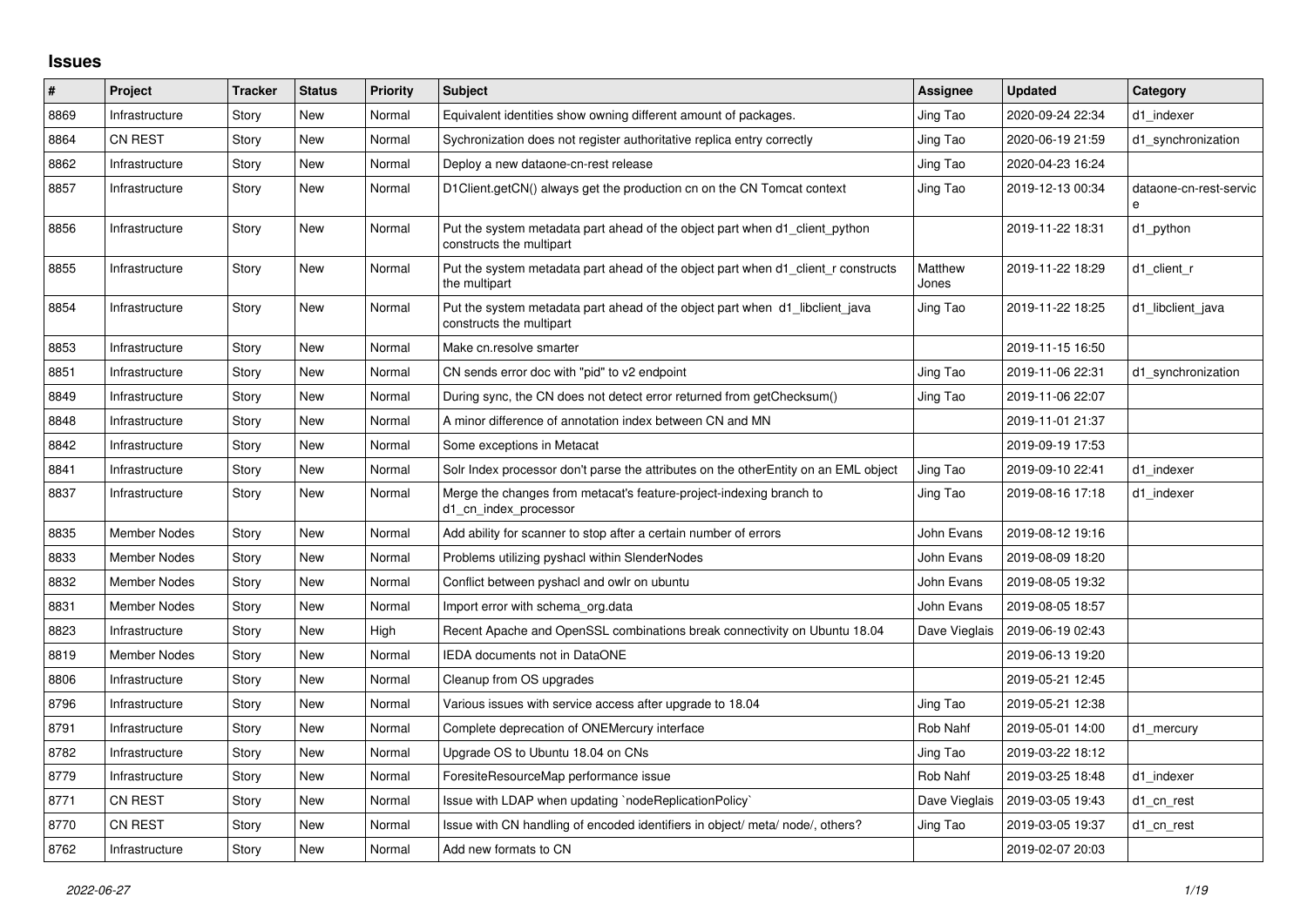| $\#$ | Project                         | <b>Tracker</b> | <b>Status</b>  | <b>Priority</b> | Subject                                                                                                                    | <b>Assignee</b>    | <b>Updated</b>   | Category               |
|------|---------------------------------|----------------|----------------|-----------------|----------------------------------------------------------------------------------------------------------------------------|--------------------|------------------|------------------------|
| 8758 | Infrastructure                  | Story          | New            | Normal          | Index replicationStatus field                                                                                              | Jing Tao           | 2019-01-14 18:00 | d1 indexer             |
| 8757 | CN REST                         | Story          | New            | Normal          | Fix getChecksum() in MNAuditTask to use dynamic checksum algorithms                                                        | Chris Jones        | 2019-01-14 19:48 | d1_replication_auditor |
| 8756 | <b>CN REST</b>                  | Story          | New            | Normal          | Ensure replica auditor is effective                                                                                        | Chris Jones        | 2019-01-15 21:00 | d1_replication_auditor |
| 8749 | CN REST                         | Story          | New            | Normal          | Fix log aggregation events from the CN without associated CN IPs                                                           | Dave Vieglais      | 2019-05-01 22:25 |                        |
| 8738 | Infrastructure                  | Story          | In<br>Progress | Normal          | HZEventFilter performance decline with increased task queue                                                                | Rob Nahf           | 2018-10-30 04:10 | d1 indexer             |
| 8737 | Infrastructure                  | Story          | New            | Normal          | Submitters and rights-holders with group permissions can't be granted authorization<br>when the sync process validates sid | Jing Tao           | 2018-11-28 17:12 | d1_synchronization     |
| 8736 | Infrastructure                  | Story          | <b>New</b>     | Normal          | Decouple the index generator to the hazelcast system metadata map                                                          |                    | 2019-01-22 19:27 | d1_indexer             |
| 8734 | Infrastructure                  | Story          | New            | Normal          | Hazelcast shutdown tied to out of memory exception!                                                                        | Rob Nahf           | 2018-10-18 16:55 | Metacat                |
| 8727 | <b>Member Nodes</b>             | Story          | In<br>Progress | Normal          | <b>NCAR Discovery &amp; Assessment</b>                                                                                     |                    | 2019-01-22 18:34 |                        |
| 8702 | Infrastructure                  | Story          | <b>New</b>     | Normal          | <b>Indexing Refactor Strategy</b>                                                                                          | Rob Nahf           | 2018-09-24 18:05 | d1 indexer             |
| 8683 | <b>Member Nodes</b>             | Story          | New            | Normal          | USGS SDC: redeploy as a v2 Slender Node with GMN                                                                           | John Evans         | 2019-05-15 14:03 |                        |
| 8639 | Infrastructure                  | Story          | New            | Normal          | Replication performance is too slow to service demand                                                                      | Chris Jones        | 2018-07-04 11:18 | d1_replication         |
| 8634 | <b>Member Nodes</b>             | Story          | New            | Normal          | DAAC: Testing & Development                                                                                                | Dave Vieglais      | 2018-07-02 14:55 |                        |
| 8602 | Infrastructure                  | Story          | New            | Normal          | Log aggregation and augmentation process mid 2018 updates                                                                  | Dave Vieglais      | 2018-06-07 20:49 | d1_log_aggregation     |
| 8589 | <b>Member Nodes</b>             | Story          | New            | Normal          | ARM: Re-Discovery & Planning                                                                                               |                    | 2018-05-10 21:44 |                        |
| 8582 | <b>CN REST</b>                  | Story          | New            | Normal          | Replica Auditing service is throwing errors                                                                                | Jing Tao           | 2019-01-14 16:40 | d1_replication_auditor |
| 8574 | Search UI                       | Story          | New            | Normal          | PANGAEA Temporary Fix: SID only in Data Citation                                                                           | <b>Bryce Mecum</b> | 2018-05-01 01:45 |                        |
| 8568 | <b>Member Nodes</b>             | Story          | New            | Normal          | (CyVerse) Move to production                                                                                               |                    | 2018-04-23 21:18 |                        |
| 8564 | Member Nodes                    | Story          | New            | Normal          | (CyVerse) Testing & Development                                                                                            | Rob Nahf           | 2018-07-02 19:56 |                        |
| 8540 | Infrastructure                  | Story          | New            | Normal          | interesting 15 minute Hazelcast timeout in IndexProcessor                                                                  | Rob Nahf           | 2018-04-12 04:32 | d1_indexer             |
| 8537 | Infrastructure                  | Story          | New            | Normal          | indexer doesn't populate SID-defined relationships unless new resourceMap is<br>submitted                                  | Rob Nahf           | 2018-04-09 22:51 | d1 indexer             |
| 8535 | <b>Member Nodes</b>             | Story          | In<br>Progress | Normal          | Neotoma: Story: Discovery & Planning                                                                                       | Amy Forrester      | 2018-04-09 21:14 |                        |
| 8525 | Infrastructure                  | Story          | In<br>Progress | High            | timeout exceptions thrown from Hazelcast disable synchronization                                                           | Rob Nahf           | 2018-11-16 17:32 | d1_synchronization     |
| 8521 | <b>Member Nodes</b>             | Story          | New            | Normal          | CAFF: Testing & Development                                                                                                |                    | 2018-04-06 15:17 |                        |
| 8515 | <b>Testing MN</b><br>Management | Story          | New            | Normal          | meow: Move to Production                                                                                                   |                    | 2018-03-22 20:45 |                        |
| 8504 | Infrastructure                  | Story          | New            | Normal          | Support creation of data citation record from solr record                                                                  | Monica Ihli        | 2018-07-17 23:06 | d1_indexer             |
| 8470 | Infrastructure                  | Story          | New            | Normal          | Make the spring context of the d1_index_processor daemon more configurable                                                 | Jing Tao           | 2018-03-22 16:53 | d1_indexer             |
| 8463 | <b>Testing MN</b><br>Management | Story          | New            | Normal          | test: Testing & Development                                                                                                |                    | 2018-03-01 21:04 |                        |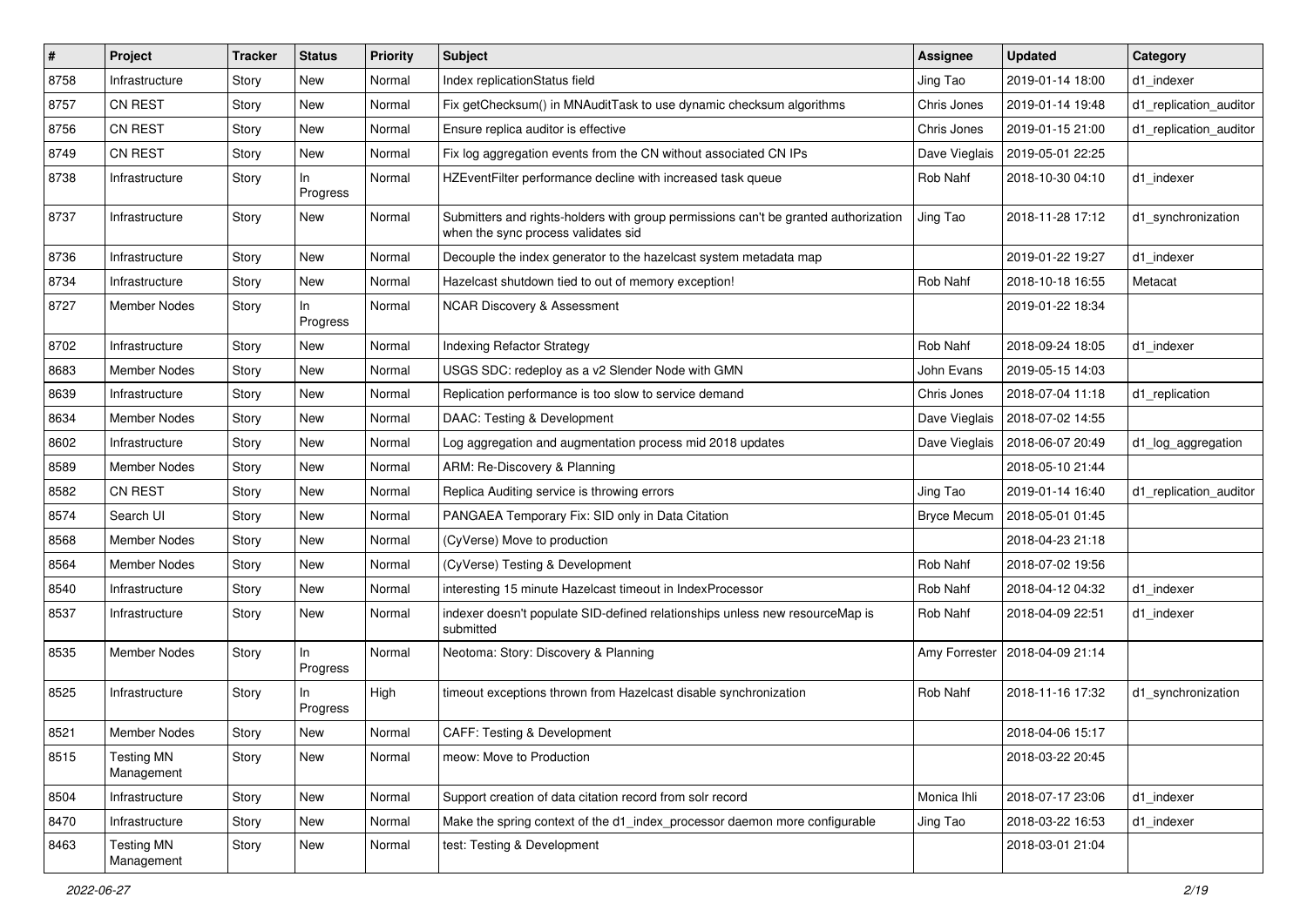| $\pmb{\#}$ | Project                         | Tracker | <b>Status</b>   | <b>Priority</b> | <b>Subject</b>                                                                                                           | <b>Assignee</b> | <b>Updated</b>   | Category                         |
|------------|---------------------------------|---------|-----------------|-----------------|--------------------------------------------------------------------------------------------------------------------------|-----------------|------------------|----------------------------------|
| 8381       | <b>Testing MN</b><br>Management | Story   | New             | Normal          | Discovery                                                                                                                |                 | 2018-02-27 17:32 |                                  |
| 8368       | Infrastructure                  | Story   | New             | Normal          | Update backup strategy for jenkins job configurations to subversion                                                      | Dave Vieglais   | 2019-01-22 19:25 | <b>Support Operations</b>        |
| 8367       | Infrastructure                  | Story   | New             | Normal          | Duplicate jenkins jobs from UNM to UCSB                                                                                  | Dave Vieglais   | 2019-01-22 19:25 | <b>Support Operations</b>        |
| 8366       | Infrastructure                  | Story   | New             | Normal          | Migrate jenkins continuous integration from UNM to UCSB                                                                  | Dave Vieglais   | 2019-01-22 19:26 | <b>Support Operations</b>        |
| 8364       | <b>CN REST</b>                  | Story   | ln.<br>Progress | Normal          | Ensure portal uses correct X509 certificates                                                                             |                 | 2019-05-21 12:57 | d1_portal_servlet                |
| 8363       | Infrastructure                  | Story   | New             | Normal          | indexer shutdown generates index tasks                                                                                   | Rob Nahf        | 2018-09-24 15:25 | d1 indexer                       |
| 8358       | Member Nodes                    | Story   | ln.<br>Progress | Normal          | Discovery & Planning (CAFF)                                                                                              | Amy Forrester   | 2018-04-06 14:56 |                                  |
| 8352       | Testing MN<br>Management        | Story   | New             | Normal          | Move to Production                                                                                                       |                 | 2018-02-08 15:28 |                                  |
| 8347       | <b>Testing MN</b><br>Management | Story   | <b>New</b>      | Normal          | <b>Testing &amp; Development</b>                                                                                         |                 | 2018-02-08 15:28 |                                  |
| 8343       | <b>Testing MN</b><br>Management | Story   | New             | Normal          | Planning                                                                                                                 |                 | 2018-02-08 15:28 |                                  |
| 8340       | <b>Testing MN</b><br>Management | Story   | New             | Normal          | Discovery                                                                                                                |                 | 2018-02-08 15:28 |                                  |
| 8307       | Infrastructure                  | Story   | New             | Normal          | Check node subject on node registration and subsequent calls                                                             | Jing Tao        | 2018-02-06 20:06 | d1 cn node registry              |
| 8244       | Member Nodes                    | Story   | New             | Normal          | Upgrade Member Node to current version of Metacat (IOE)                                                                  | Amy Forrester   | 2018-01-25 15:36 |                                  |
| 8234       | Infrastructure                  | Story   | New             | Normal          | Use University of Kansas ORCID membership to support authentication in<br>production environment                         | Dave Vieglais   | 2018-01-09 19:10 | Authentication,<br>Authorization |
| 8227       | Infrastructure                  | Story   | In.<br>Progress | Normal          | ExceptionHandler regurgitates long html pages into the wrapping ServiceFailure<br>message, which goes into CN log files. | Rob Nahf        | 2018-01-09 19:10 | d1_common_java                   |
| 8225       | Member Nodes                    | Story   | In<br>Progress  | Normal          | Customize Indexing & View for gmd-pangaea                                                                                | Rob Nahf        | 2018-05-17 14:30 |                                  |
| 8213       | Member Nodes                    | Story   | New             | Normal          | KUBI node is not responding as a MN                                                                                      | Dave Vieglais   | 2017-11-06 22:18 |                                  |
| 8208       | Infrastructure                  | Story   | New             | Normal          | Review and adjust memory allocated to d1-index-task-generator and<br>d1-index-task-processor                             |                 | 2018-01-09 19:10 |                                  |
| 8207       | Infrastructure                  | Story   | New             | Normal          | review and adjust memory allocated to d1-processing                                                                      |                 | 2018-01-09 19:10 |                                  |
| 8204       | Infrastructure                  | Story   | New             | Normal          | Adjust memory allocation for services running under JVM on CNs                                                           |                 | 2018-01-09 19:10 |                                  |
| 8173       | Infrastructure                  | Story   | New             | High            | add checks for retrograde systemMetadata changes                                                                         | Jing Tao        | 2018-01-17 18:38 | d1_indexer                       |
| 8172       | Infrastructure                  | Story   | In<br>Progress  | Normal          | investigate atomic updates for some solr updates                                                                         | Rob Nahf        | 2018-01-17 18:39 | d1 indexer                       |
| 8167       | Infrastructure                  | Story   | New             | Normal          | Enable postgres replication between Coordinating Nodes                                                                   | Monica Ihli     | 2018-01-09 19:10 | dataone-cn-os-core               |
| 8162       | Infrastructure                  | Story   | New             | Normal          | Replication tasks can contain stale potential target nodes                                                               | Rob Nahf        | 2018-03-02 21:47 | d1_replication                   |
| 8155       | Infrastructure                  | Story   | In<br>Progress  | Normal          | Ensure GMN fully supports the Package API                                                                                | Roger Dahl      | 2018-01-17 18:43 | d1_mn_GMN                        |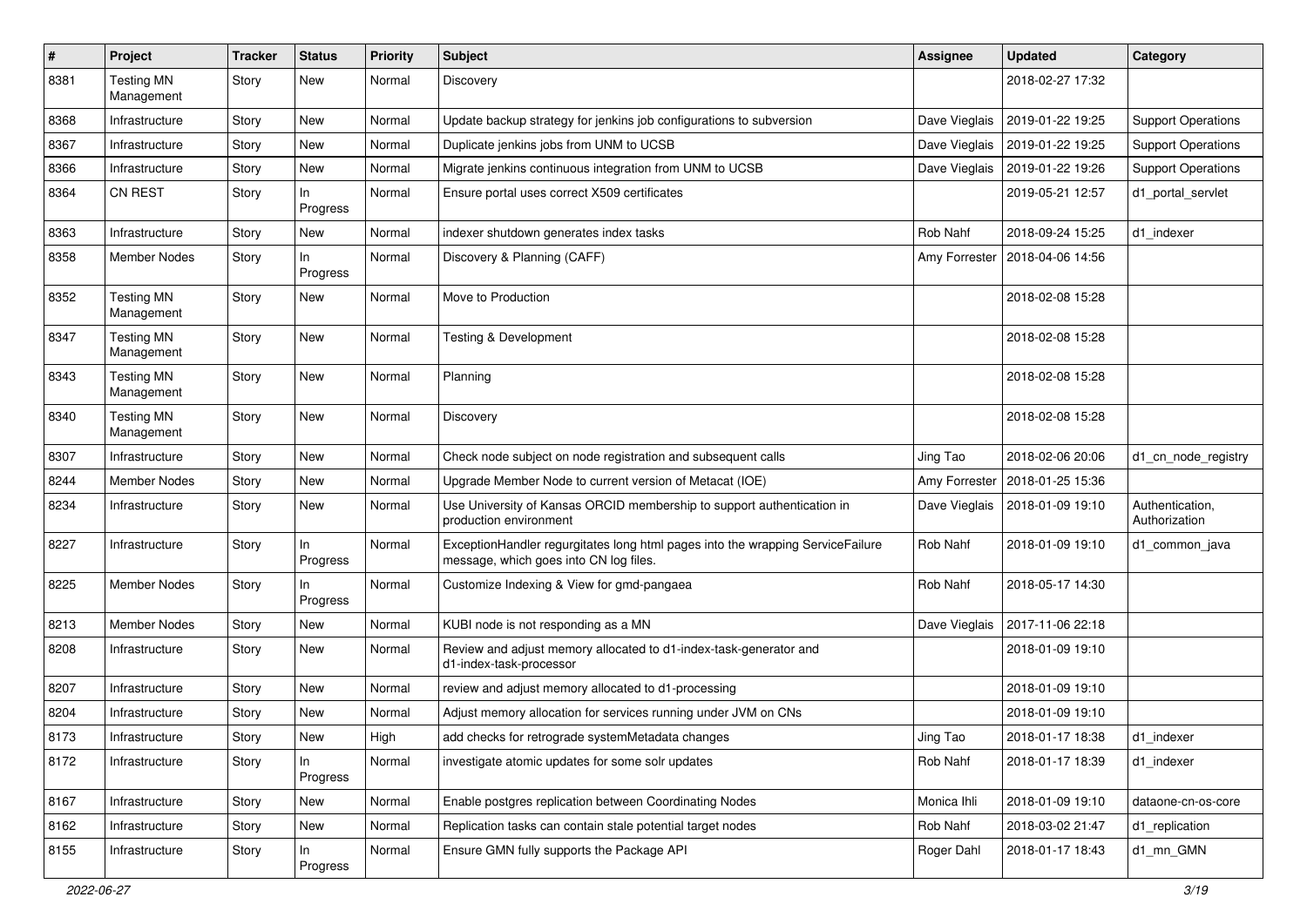| #    | Project        | <b>Tracker</b> | <b>Status</b>   | <b>Priority</b> | <b>Subject</b>                                                                                                           | <b>Assignee</b>    | <b>Updated</b>   | Category                         |
|------|----------------|----------------|-----------------|-----------------|--------------------------------------------------------------------------------------------------------------------------|--------------------|------------------|----------------------------------|
| 8109 | Infrastructure | Story          | New             | Normal          | Does authentication token need to include group information?                                                             | Dave Vieglais      | 2018-01-17 18:45 | Authentication,<br>Authorization |
| 8097 | Infrastructure | Story          | New             | Normal          | Metacat (storage) and d1-synchronize both have the code to compute the checksum                                          | Jing Tao           | 2018-01-09 19:10 | d1 synchronization               |
| 8084 | Infrastructure | Story          | New             | Normal          | determine the backup strategy for rabbitMQ                                                                               | Rob Nahf           | 2018-01-17 18:46 | d1 indexer                       |
| 8082 | Infrastructure | Story          | New             | Normal          | implement SolrCloudClient to replace HttpService to allow concurrent updates of the<br>solr index from differen machines | Rob Nahf           | 2018-01-09 19:10 | d1 indexer                       |
| 8081 | Infrastructure | Story          | In<br>Progress  | Normal          | develop federated broker configuration for indexing                                                                      | Rob Nahf           | 2018-01-17 18:46 | d1_indexer                       |
| 8074 | Python GMN     | Story          | New             | Normal          | Eliminate unnecessary setuid/setgid programs                                                                             | Roger Dahl         | 2018-01-17 18:48 |                                  |
| 8073 | Python GMN     | Story          | New             | Normal          | Make sure unecessary services are disabled                                                                               | Roger Dahl         | 2018-01-17 18:48 |                                  |
| 8061 | Infrastructure | Story          | New             | Normal          | develop queue-based processing system for the CN                                                                         | Rob Nahf           | 2018-01-17 19:00 | Architecture Design              |
| 8049 | Infrastructure | Story          | ln.<br>Progress | Normal          | Support synchronization of system metadata for unhosted METADATA and<br>RES_MAP objects                                  |                    | 2018-01-17 18:50 | Architecture Design              |
| 8044 | Infrastructure | Story          | New             | Normal          | certificate manager should check expiration of CAs it loads into the trust manager.                                      | Rob Nahf           | 2018-01-09 19:10 | d1 libclient java                |
| 8038 | Infrastructure | Story          | In<br>Progress  | Normal          | connect logging output to a log analysis tool                                                                            | Dave Vieglais      | 2018-01-17 18:52 | d1_synchronization               |
| 8036 | Infrastructure | Story          | New             | Normal          | synchronization should respond to various MN down conditions to avoid<br>syncFailures                                    | Rob Nahf           | 2018-01-17 18:55 | d1_synchronization               |
| 8032 | Python GMN     | Story          | In<br>Progress  | Normal          | GMN v2                                                                                                                   | Roger Dahl         | 2018-01-17 18:55 |                                  |
| 8022 | Infrastructure | Story          | New             | Normal          | d1_log_aggregation has different version of Hazelcast than the rest of CN stack.<br>Hazelcast version very out of date.  | Rob Nahf           | 2018-01-09 19:10 | d1_log_aggregation               |
| 7940 | Infrastructure | Story          | New             | Normal          | Retrieval of system metadata is too slow                                                                                 | Robert Waltz       | 2018-01-09 19:10 | d1 cn service                    |
| 7920 | Infrastructure | Story          | In<br>Progress  | Normal          | migrate apache2 authorization rules from 2.2 conforming to 2.4                                                           | Dave Vieglais      | 2018-01-17 18:59 | d1 cn buildout                   |
| 7889 | Infrastructure | Story          | New             | Normal          | Synchronization not happening when authoritativeMN is not set correctly.                                                 | Rob Nahf           | 2018-01-17 19:01 | d1_synchronization               |
| 7882 | Infrastructure | Story          | ln.<br>Progress | Normal          | Tune CN logfile management                                                                                               | Dave Vieglais      | 2018-01-17 19:03 |                                  |
| 7859 | Infrastructure | Story          | New             | Normal          | Add formatID for the STL 3d model file format                                                                            | Dave Vieglais      | 2018-01-17 19:04 |                                  |
| 7832 | Infrastructure | Story          | In<br>Progress  | Normal          | migrate from JibX to JAXB for XML binding / codegen                                                                      | Rob Nahf           | 2018-01-17 19:06 | d1_common_java                   |
| 7810 | Infrastructure | Story          | New             | Normal          | Need to avoid buffer overflow condition during HTTP client TLS renegotiation                                             | Rob Nahf           | 2018-01-17 19:09 |                                  |
| 7807 | Infrastructure | Story          | New             | Low             | cn.synchronize should support synchronization failure corrections.                                                       |                    | 2018-01-17 19:15 | Architecture Design              |
| 7754 | Search UI      | Story          | In<br>Progress  | Normal          | Support for XSL transform of various metadata formats                                                                    | <b>Bryce Mecum</b> | 2018-05-17 14:18 | MetacatUI                        |
| 7716 | Infrastructure | Story          | In<br>Progress  | Normal          | How to facilitate resubmission of sync Failures?                                                                         | Dave Vieglais      | 2018-01-17 19:22 | d1_synchronization               |
| 7713 | Infrastructure | Story          | New             | Normal          | d1DebConfig.xml should be versioned in dataone-cn-os-core                                                                | Rob Nahf           | 2018-01-17 19:24 | d1_cn_buildout                   |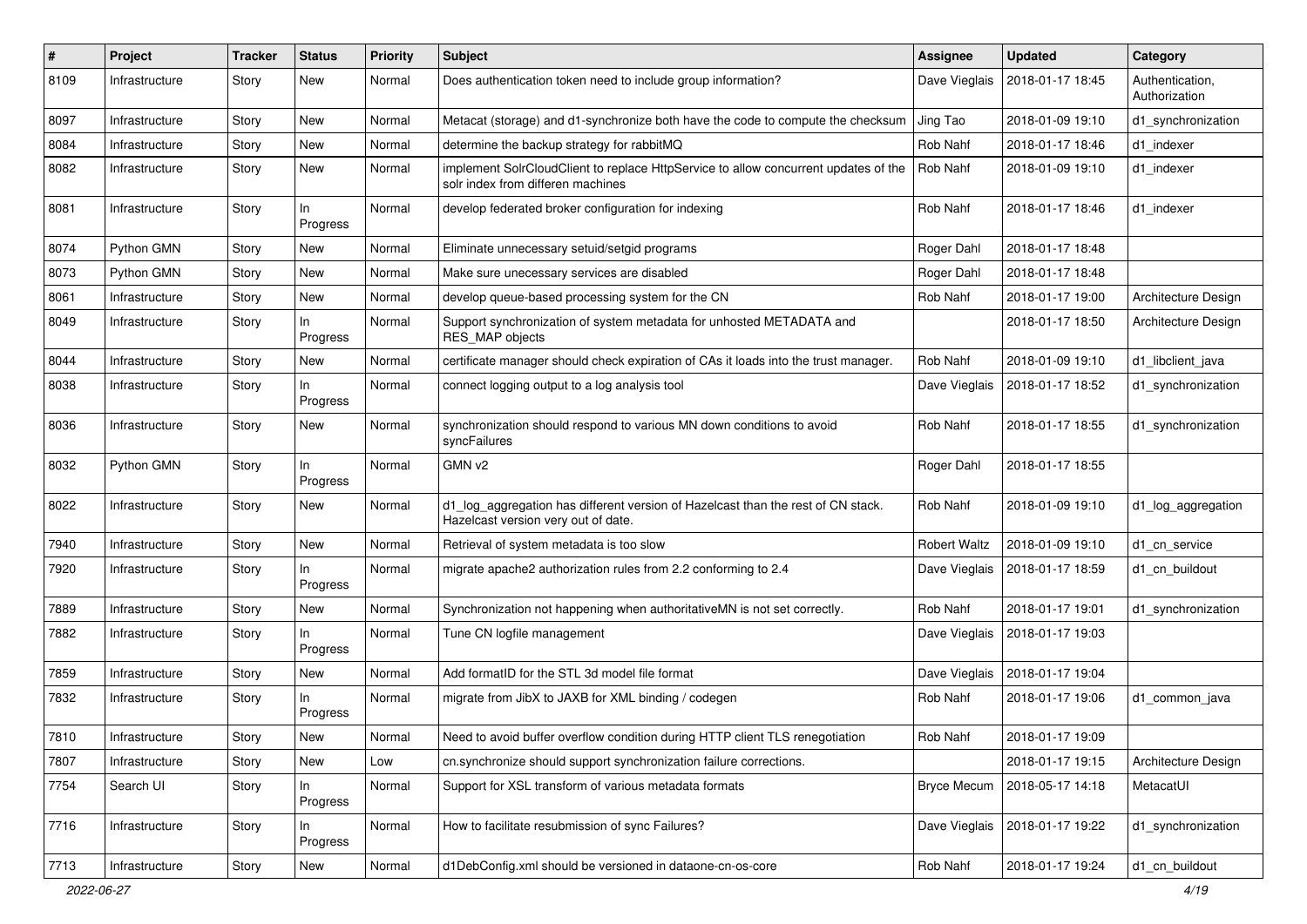| #    | Project          | <b>Tracker</b> | <b>Status</b>   | <b>Priority</b> | Subject                                                                                        | Assignee      | <b>Updated</b>   | Category                         |
|------|------------------|----------------|-----------------|-----------------|------------------------------------------------------------------------------------------------|---------------|------------------|----------------------------------|
| 7712 | Infrastructure   | Story          | New             | Normal          | Sanparks fails during LogAggregation                                                           | Laura Moyers  | 2016-04-06 16:43 | Environment.Productio            |
| 7668 | Infrastructure   | Story          | New             | Normal          | Determine how indexing of data packages should work                                            | Jing Tao      | 2018-01-17 19:28 | d1 indexer                       |
| 7650 | Infrastructure   | Story          | New             | Normal          | DAO for SystemMetadata changes the SystemMetadata.replicationPolicy                            | Rob Nahf      | 2018-01-17 19:31 | d1_cn_common                     |
| 7640 | Infrastructure   | Story          | New             | Normal          | ONEShare failing with ServiceFailure                                                           | Laura Moyers  | 2016-02-12 16:39 | Environment.Productio            |
| 7611 | Infrastructure   | Story          | New             | Normal          | ORNLDAAC fails during log aggregation                                                          | Laura Moyers  | 2016-01-26 16:39 | Environment.Productio            |
| 7605 | Infrastructure   | Story          | New             | Normal          | MemberNodes not authorizing CN to harvest log records                                          | Dave Vieglais | 2018-01-17 19:33 | Environment.Productio            |
| 7559 | Infrastructure   | Story          | New             | Normal          | Develop plan for securing application passwords in the CN stack                                | Dave Vieglais | 2018-01-17 19:34 | Architecture Design              |
| 7407 | Infrastructure   | Story          | ln.<br>Progress | Normal          | object formats in the d1_common_java bootstrap list are inconsistent with production           | Dave Vieglais | 2016-03-15 16:49 | d1 indexer                       |
| 7358 | Infrastructure   | Story          | In.<br>Progress | Normal          | ContactSubject on NodeList must be valid D1 Idap entry                                         | Dave Vieglais | 2016-12-21 09:05 | Authentication,<br>Authorization |
| 7224 | Infrastructure   | Story          | New             | Normal          | push synchronization request status indicator: synchronizeStatus method option                 |               | 2018-01-17 19:38 | Architecture Design              |
| 7219 | Python GMN       | Story          | In<br>Progress  | Normal          | Upgrade Django version used by GMN, add better support for PUT operations                      | Dave Vieglais | 2016-03-25 01:24 |                                  |
| 7183 | Infrastructure   | Story          | New             | Normal          | Update wild card server certificate on all test dataone org systems                            | Dave Vieglais | 2015-06-15 15:10 | <b>Support Operations</b>        |
| 7170 | OGC-Slender Node | Story          | New             | Normal          | Evaluate the feasibility of extracting provenance information from the journal.txt<br>document | Dave Vieglais | 2015-06-08 21:28 |                                  |
| 7166 | OGC-Slender Node | Story          | New             | Normal          | Create ORE document for an NODC data package                                                   | Dave Vieglais | 2015-06-08 18:50 |                                  |
| 7151 | OGC-Slender Node | Story          | ln.<br>Progress | Normal          | Generate system metadata for content                                                           | Dave Vieglais | 2015-06-08 18:58 |                                  |
| 7149 | OGC-Slender Node | Story          | Testing         | Normal          | Implement mechanism to retrieve a list of objects available from repository                    | Dave Vieglais | 2015-06-05 13:37 |                                  |
| 7146 | OGC-Slender Node | Story          | ln.<br>Progress | Normal          | Determine formatId for content retrievable from NODC services                                  | Dave Vieglais | 2015-06-05 13:37 |                                  |
| 7095 | Python GMN       | Story          | New             | Low             | Support HTTP redirect capability for GMN within the Vendor Specific Extension<br>model         | Dave Vieglais | 2016-03-25 02:30 |                                  |
| 6883 | Infrastructure   | Story          | New             | Normal          | support for ESRI Shapefile object format                                                       |               | 2018-01-17 19:40 | Format ID                        |
| 6850 | Java Client      | Story          | New             | Normal          | automate Java Client releases                                                                  | Rob Nahf      | 2018-01-17 19:42 | d1_libclient_java                |
| 6796 | Python Libraries | Story          | New             | Normal          | Migrate to Python v3                                                                           | Roger Dahl    | 2018-01-17 19:43 |                                  |
| 6759 | DataONE API      | Story          | New             | Normal          | ObjectFormat Management                                                                        | Dave Vieglais | 2015-01-19 23:17 |                                  |
| 6543 | Infrastructure   | Story          | New             | Normal          | Support RIF-CS metadata standard                                                               | Dave Vieglais | 2018-01-17 19:46 | Format ID                        |
| 6513 | Infrastructure   | Story          | New             | Normal          | Create a Local Cache of all Membernode log records on the single master CN                     | Dave Vieglais | 2018-01-17 19:49 | d1_log_aggregation               |
| 6395 | Infrastructure   | Story          | In<br>Progress  | Normal          | Menber Node testers are stuck when the MNWebTester hangs / crashes                             | Rob Nahf      | 2018-01-17 19:51 | MNWebChecker                     |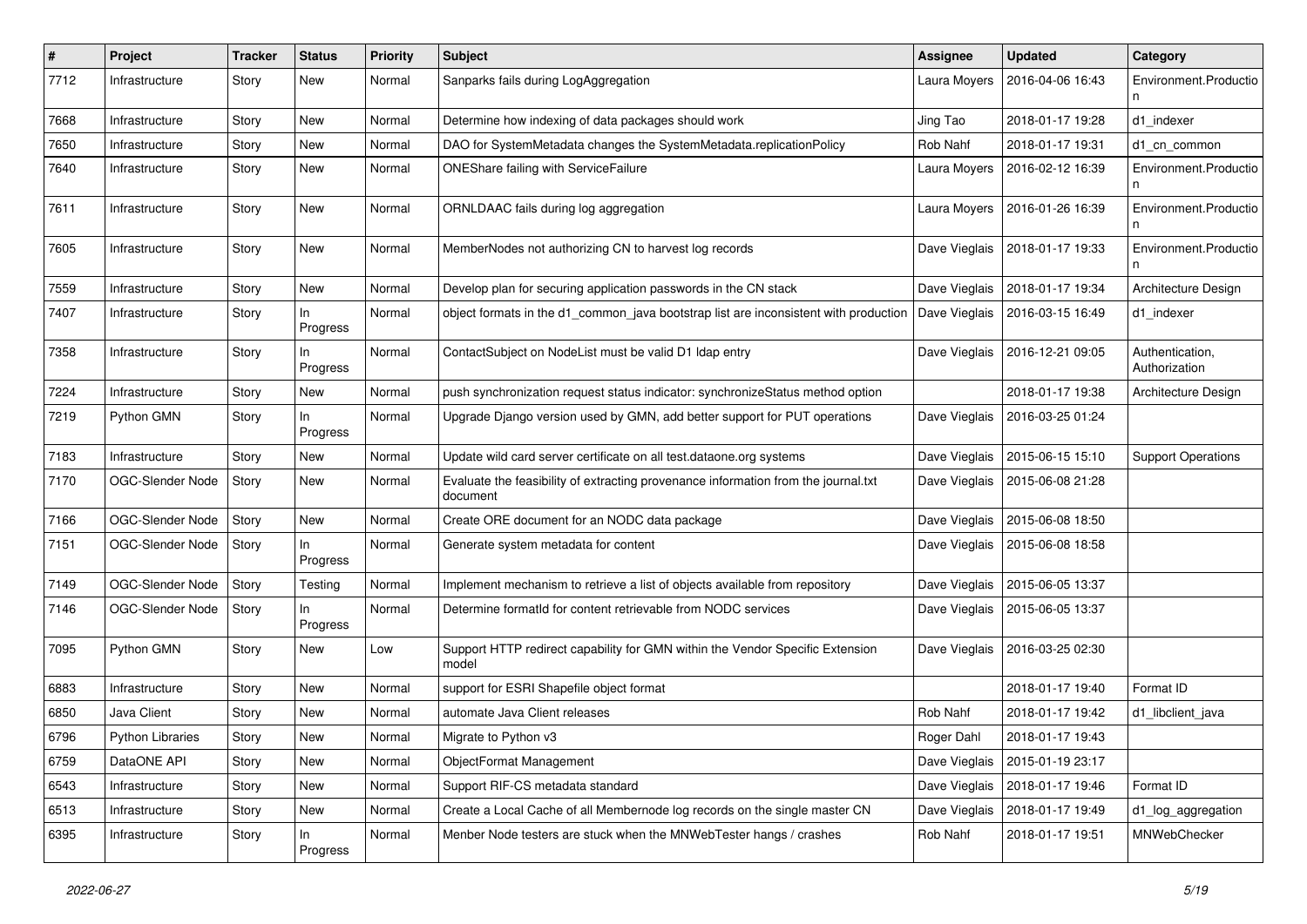| $\#$ | Project                 | <b>Tracker</b> | <b>Status</b>   | <b>Priority</b> | <b>Subject</b>                                                                               | <b>Assignee</b> | <b>Updated</b>   | Category                         |
|------|-------------------------|----------------|-----------------|-----------------|----------------------------------------------------------------------------------------------|-----------------|------------------|----------------------------------|
| 6377 | Infrastructure          | Story          | In.<br>Progress | Normal          | Review CNode initialization in ReplicationManager - it doesn't use local CN<br>reference     | Rob Nahf        | 2018-01-17 19:52 | d1_replication                   |
| 6071 | Infrastructure          | Story          | In<br>Progress  | Normal          | Release Notes and documentation                                                              | Dave Vieglais   | 2018-01-17 19:53 | Documentation                    |
| 6069 | Infrastructure          | Story          | New             | Normal          | open ask.dataone.org sign-in to community                                                    | Dave Vieglais   | 2014-10-01 20:39 | Documentation                    |
| 6056 | Infrastructure          | Story          | New             | Normal          | remove log aggregation processing from d1-processing Linux service                           | Dave Vieglais   | 2018-01-17 19:55 | d1_log_aggregation               |
| 5895 | Member Nodes            | Story          | New             | Normal          | GBIF: Transition to production                                                               |                 | 2018-01-22 18:41 |                                  |
| 5867 | Member Nodes            | Story          | New             | Normal          | GBIF: Registration in Production environment                                                 |                 | 2019-01-24 17:08 |                                  |
| 5838 | Member Nodes            | Story          | New             | Normal          | <b>GBIF: Testing</b>                                                                         |                 | 2019-01-28 14:39 |                                  |
| 5833 | Member Nodes            | Story          | ln.<br>Progress | Normal          | GBIF: Developing                                                                             |                 | 2019-02-19 18:24 |                                  |
| 5468 | <b>Python Libraries</b> | Story          | New             | Low             | Remove dead code from D1 Python stack                                                        | Roger Dahl      | 2018-01-17 19:57 |                                  |
| 5141 | Infrastructure          | Story          | ln.<br>Progress | Normal          | Describe the mn.updateSystemMetadata behavior in use case document                           | Dave Vieglais   | 2018-01-17 19:58 | Documentation                    |
| 4650 | Infrastructure          | Story          | New             | Normal          | Allow MN to bias resolve to the authoritative MN                                             | Rob Nahf        | 2018-01-17 20:00 | d1_cn_common                     |
| 4463 | Infrastructure          | Story          | ln.<br>Progress | Normal          | Incorporate Node Replication Policy into replication processing                              | Rob Nahf        | 2018-01-17 20:03 | d1_replication                   |
| 4278 | Infrastructure          | Story          | New             | Normal          | EML indexing - handle multiple temporalCoverage and spatialCoverage elements                 | Jing Tao        | 2018-01-17 20:04 | d1_indexer                       |
| 4188 | Infrastructure          | Story          | In<br>Progress  | Normal          | dataone Exception definition and implementation requires clarification                       | Dave Vieglais   | 2018-01-17 20:05 | d1 schemas                       |
| 4091 | Infrastructure          | Story          | New             | Normal          | <b>ESRI GeoPortal MN stack</b>                                                               |                 | 2013-10-15 13:36 |                                  |
| 4052 | Infrastructure          | Story          | In<br>Progress  | Normal          | OPeNDAP MN Story                                                                             |                 | 2013-10-06 20:07 | mn.OPeNDAP                       |
| 3720 | Infrastructure          | Story          | New             | Normal          | resource maps should be validated                                                            | Dave Vieglais   | 2018-01-17 20:17 | Documentation                    |
| 3666 | Java Client             | Story          | In.<br>Progress | Low             | D1Client.listUpdateHistory() needs to handle changing access policies                        | Rob Nahf        | 2018-01-17 20:19 | d1_libclient_java                |
| 3656 | Infrastructure          | Story          | New             | Normal          | integration testing: what are acceptable pids for update?                                    | Roger Dahl      | 2018-01-17 20:22 |                                  |
| 3591 | Infrastructure          | Story          | In<br>Progress  | Normal          | Content consistency checks for new member nodes                                              | Rob Nahf        | 2018-01-17 20:23 | MNWebChecker                     |
| 2944 | Infrastructure          | Story          | New             | Normal          | Design and implement a MN kill switch mechanism                                              | Dave Vieglais   | 2018-01-17 20:30 | <b>Support Operations</b>        |
| 2548 | Infrastructure          | Story          | New             | Normal          | recasting untrusted certs to public poses accessibility inconsistency to users               |                 | 2018-01-17 20:36 | Authentication,<br>Authorization |
| 2488 | Infrastructure          | Story          | New             | Normal          | Changing the authoritativeMembernode will require all replica's systemMetadata be<br>updated | Dave Vieglais   | 2018-01-17 20:39 | d1_synchronization               |
| 1644 | DataONE API             | Story          | New             | Normal          | Develop an object format creation policy                                                     |                 | 2018-01-17 20:46 |                                  |
| 725  | Infrastructure          | Story          | In<br>Progress  | Normal          | Create Authentication and Access control design specifications                               | Dave Vieglais   | 2018-01-17 20:52 | Documentation                    |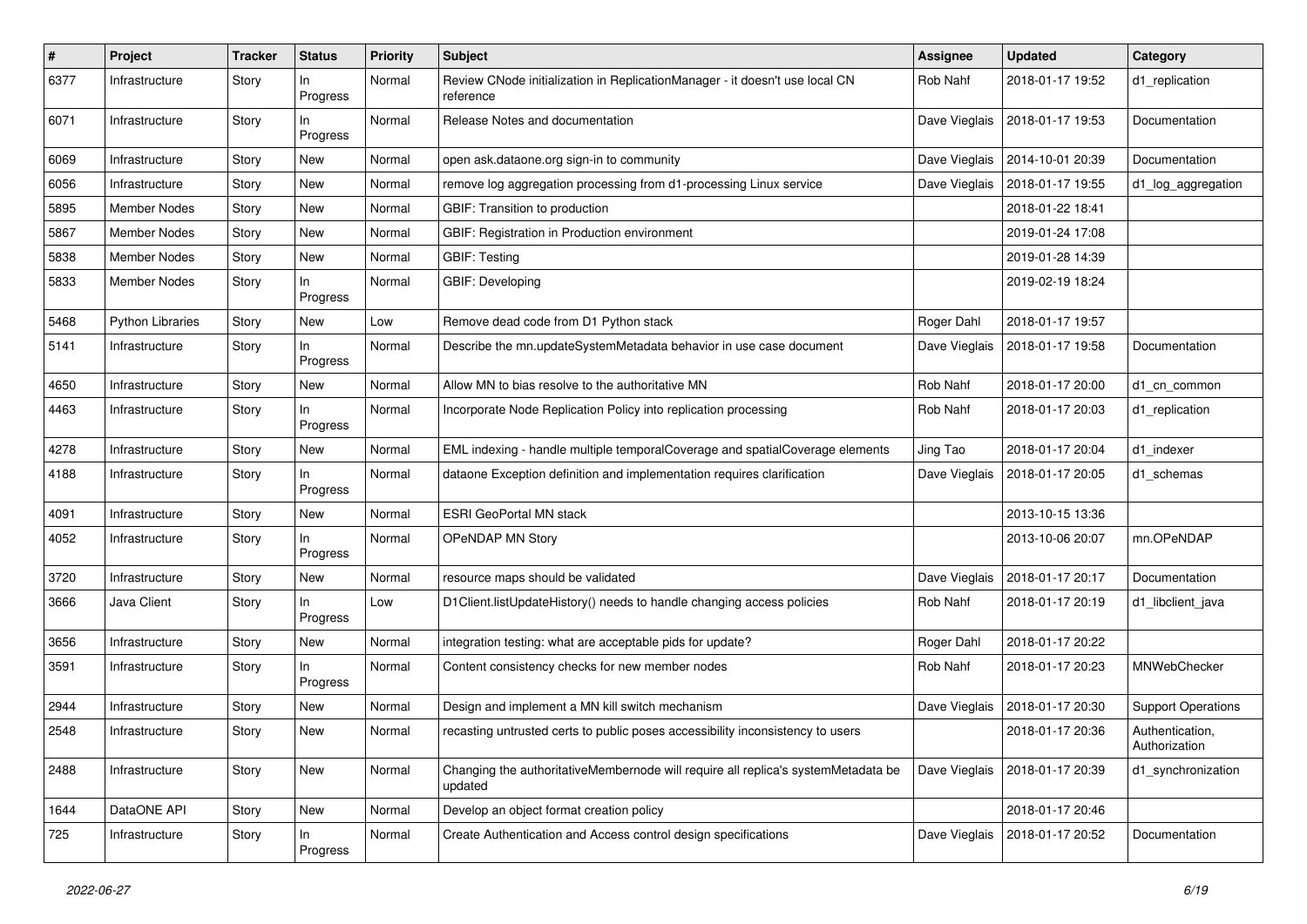| $\vert$ # | Project             | <b>Tracker</b> | <b>Status</b>   | <b>Priority</b> | Subject                                                                         | <b>Assignee</b>    | <b>Updated</b>   | Category               |
|-----------|---------------------|----------------|-----------------|-----------------|---------------------------------------------------------------------------------|--------------------|------------------|------------------------|
| 8858      | Infrastructure      | Task           | New             | Normal          | Update CN Apache configs in version control with directives to support sitemaps | <b>Bryce Mecum</b> | 2020-02-24 19:26 |                        |
| 8830      | <b>Member Nodes</b> | Task           | New             | Normal          | <b>Requirements Analysis</b>                                                    | John Evans         | 2019-08-06 14:44 |                        |
| 8829      | <b>Member Nodes</b> | Task           | New             | High            | get DKAN connected to GMN                                                       | John Evans         | 2019-09-03 13:24 |                        |
| 8824      | Infrastructure      | Task           | In<br>Progress  | High            | Install Apache 2.4.39 and disable TLSv1.3 on CNs                                | Dave Vieglais      | 2019-06-19 12:11 |                        |
| 8817      | Infrastructure      | Task           | New             | Normal          | Configure sitemaps on the CN                                                    | Jing Tao           | 2020-03-12 18:30 |                        |
| 8811      | Infrastructure      | Task           | New             | Normal          | Merge 2.3.9 changes to trunk                                                    | Jing Tao           | 2019-05-21 13:06 |                        |
| 8810      | <b>CN REST</b>      | Task           | New             | Normal          | Verify configuration of portal certificates                                     |                    | 2019-05-21 13:00 |                        |
| 8809      | <b>CN REST</b>      | Task           | New             | Normal          | Adjust portal properties for certificate configuration                          |                    | 2019-05-21 12:57 |                        |
| 8808      | Infrastructure      | Task           | New             | Normal          | Remove old versions of Tomcat                                                   |                    | 2019-05-21 12:49 |                        |
| 8807      | Infrastructure      | Task           | New             | Normal          | remove old versions of postgres                                                 |                    | 2019-05-21 12:47 |                        |
| 8804      | Infrastructure      | Task           | New             | Normal          | Add Idap backup config to cn os-core                                            | Dave Vieglais      | 2019-05-21 12:32 | dataone-cn-os-core     |
| 8793      | Infrastructure      | Task           | New             | Normal          | Replace ONEMercury installation                                                 |                    | 2019-05-01 14:04 |                        |
| 8792      | Infrastructure      | Task           | New             | Normal          | Create landing page for redirection from ONEMercury                             |                    | 2019-05-01 14:03 |                        |
| 8778      | <b>CN REST</b>      | Task           | New             | Normal          | Ensure SystemMetadata replica auditing updates are saved and broadcast          | Chris Jones        | 2019-03-12 16:54 | d1_replication_auditor |
| 8777      | <b>CN REST</b>      | Task           | New             | Normal          | Configure CN to audit objects greater than 1GB                                  | Chris Jones        | 2019-03-13 20:50 | d1_replication_auditor |
| 8776      | <b>CN REST</b>      | Task           | New             | Normal          | Set valid replica status to completed                                           | Chris Jones        | 2019-03-12 15:57 | d1_replication_auditor |
| 8775      | Infrastructure      | Task           | In<br>Progress  | Normal          | Make taxonomic rank fields in Solr index non-case-sensitive                     | <b>Bryce Mecum</b> | 2019-03-11 23:35 |                        |
| 8755      | Infrastructure      | Task           | New             | Normal          | Expand EML indexing support for EML 2.2                                         | <b>Bryce Mecum</b> | 2019-08-15 01:50 |                        |
| 8754      | Infrastructure      | Task           | New             | Normal          | Add EML 2.2 to CN formats list                                                  | <b>Bryce Mecum</b> | 2018-12-19 00:54 |                        |
| 8753      | Infrastructure      | Task           | New             | Normal          | Add support for EML 2.2 (indexing, view)                                        | <b>Bryce Mecum</b> | 2018-12-19 00:54 |                        |
| 8750      | <b>Member Nodes</b> | Task           | In<br>Progress  | Normal          | reconnect eLTER MN to DataONE                                                   | Roger Dahl         | 2018-11-28 16:59 |                        |
| 8747      | Infrastructure      | Task           | New             | Normal          | Adjust package configuration to persist changes between updates                 | Dave Vieglais      | 2018-11-16 17:32 |                        |
| 8746      | Infrastructure      | Task           | New             | Normal          | Require email address from user when logging in via ORCID                       |                    | 2018-11-16 05:57 |                        |
| 8742      | <b>Member Nodes</b> | Task           | New             | Normal          | GMN upgrade from 2.4.1 to 3.2.0                                                 | Roger Dahl         | 2018-11-13 19:14 |                        |
| 8739      | Infrastructure      | Task           | ln.<br>Progress | Normal          | Attempting to set ulimit results in error on UCSB systems                       | Jing Tao           | 2018-11-08 15:10 | d1_process_daemon      |
| 8730      | Member Nodes        | Task           | New             | Normal          | Plan the Implementation (NCAR)                                                  |                    | 2018-10-11 17:21 |                        |
| 8729      | Member Nodes        | Task           | New             | Normal          | <b>Requirements Analysis</b>                                                    |                    | 2018-10-11 17:24 |                        |
| 8728      | Member Nodes        | Task           | In<br>Progress  | Normal          | Initial Communications (NCAR)                                                   | Amy Forrester      | 2018-10-04 17:24 |                        |
| 8723      | Member Nodes        | Task           | New             | Low             | tDAR: Implemented IP Whitelisting on tDAR systems / Impacts to reporting        | Amy Forrester      | 2018-10-02 16:51 |                        |
| 8703      | Infrastructure      | Task           | New             | Normal          | test the cleaned up indexer in DEV                                              | Rob Nahf           | 2018-09-24 18:05 | d1_indexer             |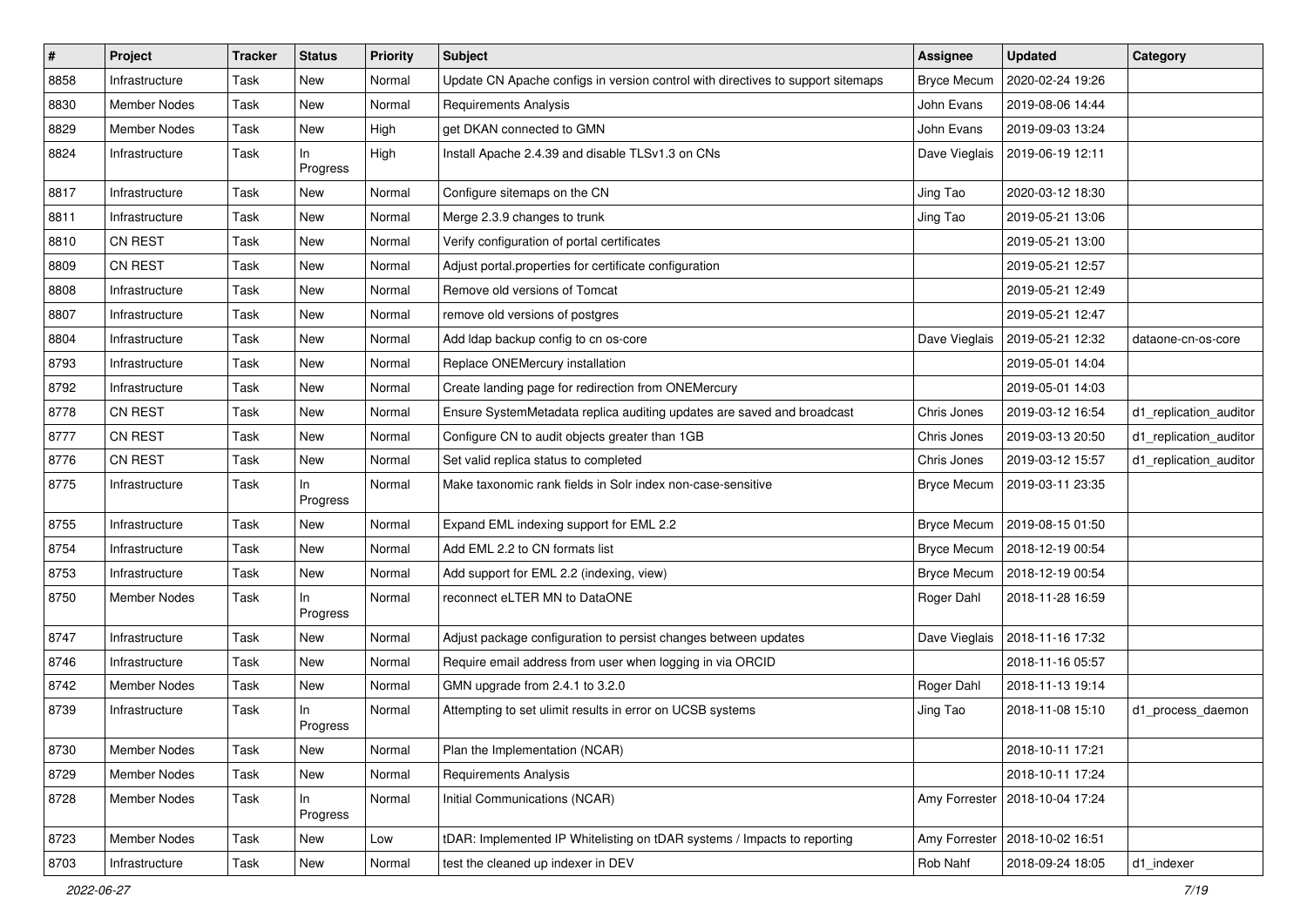| $\vert$ # | Project             | <b>Tracker</b> | <b>Status</b>   | <b>Priority</b> | <b>Subject</b>                                                                      | <b>Assignee</b>  | <b>Updated</b>                   | Category           |
|-----------|---------------------|----------------|-----------------|-----------------|-------------------------------------------------------------------------------------|------------------|----------------------------------|--------------------|
| 8697      | Member Nodes        | Task           | New             | Normal          | ESSDIVE: anonymous download issue                                                   | Chris Jones      | 2018-09-13 19:40                 |                    |
| 8685      | Member Nodes        | Task           | New             | Normal          | ONEShare - GMN upgrade 2.4.2 to 3.0.4                                               | Roger Dahl       | 2018-08-23 17:18                 |                    |
| 8681      | <b>Member Nodes</b> | Task           | New             | Normal          | NCEI - install new GMN                                                              | Roger Dahl       | 2019-03-05 18:20                 |                    |
| 8676      | <b>Member Nodes</b> | Task           | New             | Normal          | NRDC - GMN upgrade 2.4.2 to 3.0.4                                                   | Roger Dahl       | 2019-03-05 20:43                 |                    |
| 8673      | <b>Member Nodes</b> | Task           | New             | Normal          | Pangaea- GMN upgrade from 2.4.0 to 3.0.4                                            | Roger Dahl       | 2018-09-04 18:48                 |                    |
| 8672      | <b>Member Nodes</b> | Task           | New             | Normal          | CDL - upgrade GMN 2.4.0 to 3.0.4                                                    | Roger Dahl       | 2018-08-23 17:13                 |                    |
| 8670      | <b>Member Nodes</b> | Task           | New             | Normal          | FEMC - upgrade GMN 2.3.7 to 3.0.4                                                   | Roger Dahl       | 2019-08-02 18:22                 |                    |
| 8668      | <b>Member Nodes</b> | Task           | New             | Normal          | MPC- upgrade GMN version 1.2.10 to 3.0.4                                            | Roger Dahl       | 2019-03-05 20:35                 |                    |
| 8646      | <b>Member Nodes</b> | Task           | New             | Normal          | (cyverse) Formal Announcement                                                       |                  | 2018-07-19 18:31                 |                    |
| 8645      | <b>Member Nodes</b> | Task           | New             | Normal          | (Cyverse) Mutual acceptance                                                         | Amy Forrester    | 2018-07-05 14:26                 |                    |
| 8644      | <b>Member Nodes</b> | Task           | New             | Normal          | (Cyverse) Register in Production                                                    |                  | 2018-07-05 14:25                 |                    |
| 8643      | <b>Member Nodes</b> | Task           | New             | Normal          | (Cyverse) Implement in Production Environment                                       |                  | 2018-07-05 14:25                 |                    |
| 8636      | <b>Member Nodes</b> | Task           | New             | Normal          | <b>DAAC: Test Registration</b>                                                      |                  | 2018-07-02 14:58                 |                    |
| 8635      | <b>Member Nodes</b> | Task           | New             | Normal          | DAAC: Develop or Implement MN Software                                              |                  | 2018-07-02 15:00                 |                    |
| 8633      | <b>Member Nodes</b> | Task           | In<br>Progress  | Normal          | DAAC: Re-Training & Re-Deployment Planning                                          | Amy Forrester    | 2018-07-02 14:53                 |                    |
| 8614      | <b>Member Nodes</b> | Task           | New             | Normal          | BCO-DMO: testing the member node                                                    | Matthew<br>Jones | 2018-06-13 15:48                 |                    |
| 8604      | Infrastructure      | Task           | New             | Normal          | Update the static IP lists for robots etc                                           | Dave Vieglais    | 2018-06-07 20:56                 | d1_log_aggregation |
| 8594      | Member Nodes        | Task           | New             | Normal          | GOA: replicate to Research Workspace                                                | Matthew<br>Jones | 2018-05-15 17:40                 |                    |
| 8590      | <b>Member Nodes</b> | Task           | <b>New</b>      | Normal          | <b>ARM: Requirements Analysis</b>                                                   |                  | 2018-05-10 20:50                 |                    |
| 8587      | <b>Member Nodes</b> | Task           | New             | Normal          | Add DataONE Logo to SanParks website                                                | Jing Tao         | 2018-05-09 21:19                 |                    |
| 8576      | Search UI           | Task           | New             | Normal          | Remove Code Changes Specific to Appearance of Data Citation for PANGAEA<br>formatID | Monica Ihli      | 2018-04-30 13:29                 |                    |
| 8566      | Member Nodes        | Task           | In.<br>Progress | Normal          | Test Registration                                                                   | Rob Nahf         | 2019-04-16 17:17                 |                    |
| 8534      | <b>Member Nodes</b> | Task           | <b>New</b>      | Normal          | GCOOS: Technical Requirements & Design Planning                                     |                  | 2018-04-09 20:18                 |                    |
| 8531      | <b>Member Nodes</b> | Task           | New             | Normal          | Training & education                                                                |                  | 2018-04-06 15:11                 |                    |
| 8529      | DataONE API         | Task           | New             | Normal          | Add field to Solr index that includes the obsolescence chain                        |                  | 2018-04-10 05:21                 |                    |
| 8528      | DataONE API         | <b>Task</b>    | New             | Normal          | Add MNRead.getVersions, CNRead.getVersions                                          |                  | 2018-04-03 19:26                 |                    |
| 8523      | <b>Member Nodes</b> | Task           | In<br>Progress  | Normal          | CAFF: Technical Requirements & Design Planning                                      |                  | Amy Forrester   2018-06-14 14:21 |                    |
| 8522      | <b>Member Nodes</b> | Task           | In.<br>Progress | Normal          | <b>CAFF: MN Communications</b>                                                      | Amy Forrester    | 2018-04-11 14:48                 |                    |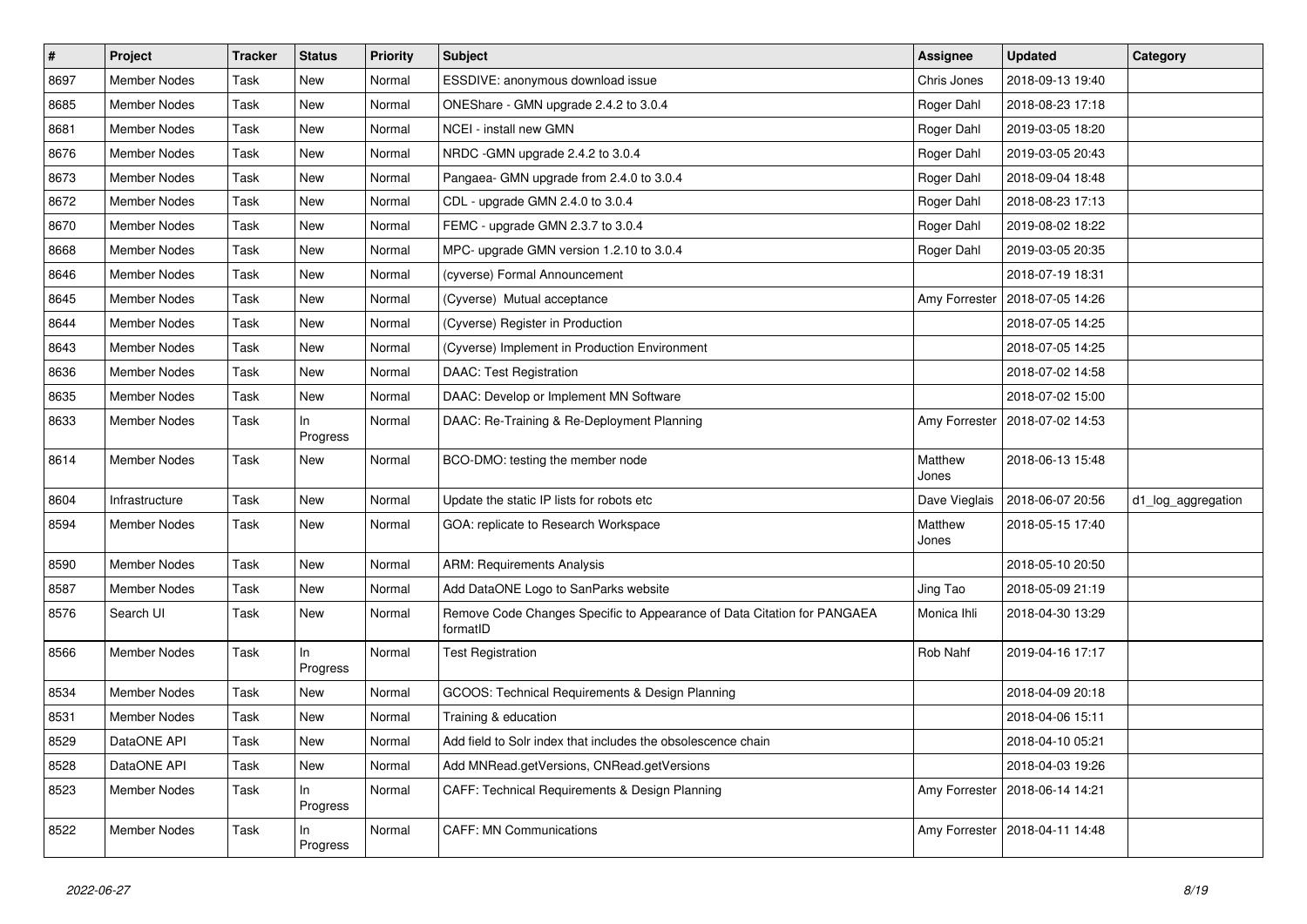| #    | Project                         | <b>Tracker</b> | <b>Status</b>   | <b>Priority</b> | <b>Subject</b>                                                                                               | <b>Assignee</b>  | <b>Updated</b>                   | Category           |
|------|---------------------------------|----------------|-----------------|-----------------|--------------------------------------------------------------------------------------------------------------|------------------|----------------------------------|--------------------|
| 8519 | <b>Testing MN</b><br>Management | Task           | New             | Normal          | meow: Formal Announcement                                                                                    |                  | 2018-03-22 20:45                 |                    |
| 8518 | <b>Testing MN</b><br>Management | Task           | New             | Normal          | meow: Mutual Acceptance                                                                                      |                  | 2018-03-22 20:45                 |                    |
| 8517 | <b>Testing MN</b><br>Management | Task           | New             | Normal          | meow: Register in Production                                                                                 |                  | 2018-03-22 20:45                 |                    |
| 8516 | <b>Testing MN</b><br>Management | Task           | New             | Normal          | meow: Implement in Production                                                                                |                  | 2018-03-22 20:45                 |                    |
| 8514 | Infrastructure                  | Task           | New             | Normal          | deploy new Metacat / synchronization slows down because of increased cn.create<br>times                      | Rob Nahf         | 2018-03-22 17:07                 | d1_synchronization |
| 8507 | Infrastructure                  | Task           | New             | Normal          | Support generation of citation metadata records from dublin core                                             |                  | 2018-03-19 22:37                 |                    |
| 8506 | Infrastructure                  | Task           | New             | Normal          | Identify ISO metadata terms appropriate for population of data citation elements of<br>the solr search index |                  | 2018-10-04 18:17                 |                    |
| 8505 | Infrastructure                  | Task           | New             | Normal          | Review solr terms for coverage of data citation elements                                                     | Monica Ihli      | 2018-03-19 21:57                 |                    |
| 8499 | Infrastructure                  | Task           | <b>New</b>      | Normal          | Improve rendering of http://www.isotc211.org/2005/gmd-pangaea in search UI                                   |                  | 2018-05-01 01:07                 |                    |
| 8498 | <b>Member Nodes</b>             | Task           | In<br>Progress  | Normal          | SANParks metacat not responding to harvest requests                                                          | Matthew<br>Jones | 2019-04-15 18:09                 |                    |
| 8469 | CN REST                         | Task           | ln.<br>Progress | Normal          | evaluate if ORCID API will continue to work after 1.2 is deprecated                                          | Jing Tao         | 2018-03-22 16:54                 | d1 portal servlet  |
| 8467 | <b>Testing MN</b><br>Management | Task           | New             | Normal          | test: Display as Upcoming                                                                                    |                  | 2018-03-01 21:04                 |                    |
| 8466 | <b>Testing MN</b><br>Management | Task           | New             | Normal          | test: Test Registration                                                                                      |                  | 2018-03-01 21:04                 |                    |
| 8465 | <b>Testing MN</b><br>Management | Task           | New             | Normal          | test: Develop or Implement MN Software                                                                       |                  | 2018-03-01 21:04                 |                    |
| 8464 | <b>Testing MN</b><br>Management | Task           | New             | Normal          | test: Metadata Validation                                                                                    |                  | 2018-03-01 21:04                 |                    |
| 8383 | <b>Testing MN</b><br>Management | Task           | New             | Normal          | <b>Feasibility Assessment</b>                                                                                |                  | 2018-02-27 17:32                 |                    |
| 8382 | <b>Testing MN</b><br>Management | Task           | New             | Normal          | <b>Initial Communications</b>                                                                                |                  | 2018-02-27 17:32                 |                    |
| 8378 | <b>Member Nodes</b>             | Task           | ln.<br>Progress | Normal          | (OTS) replicate data                                                                                         | Amy Forrester    | 2018-07-31 18:49                 |                    |
| 8369 | Infrastructure                  | Task           | New             | Normal          | Verify operation and transfer DNS                                                                            |                  | Dave Vieglais   2018-02-15 17:40 |                    |
| 8362 | Infrastructure                  | Task           | New             | Normal          | Add the indication that the cn account list is sliced                                                        |                  | 2018-02-12 17:48                 |                    |
| 8356 | <b>Testing MN</b><br>Management | Task           | New             | Normal          | Formal Announcement                                                                                          |                  | 2018-02-23 19:06                 |                    |
| 8355 | <b>Testing MN</b><br>Management | Task           | New             | Normal          | Mutual Acceptance                                                                                            |                  | 2018-02-08 15:28                 |                    |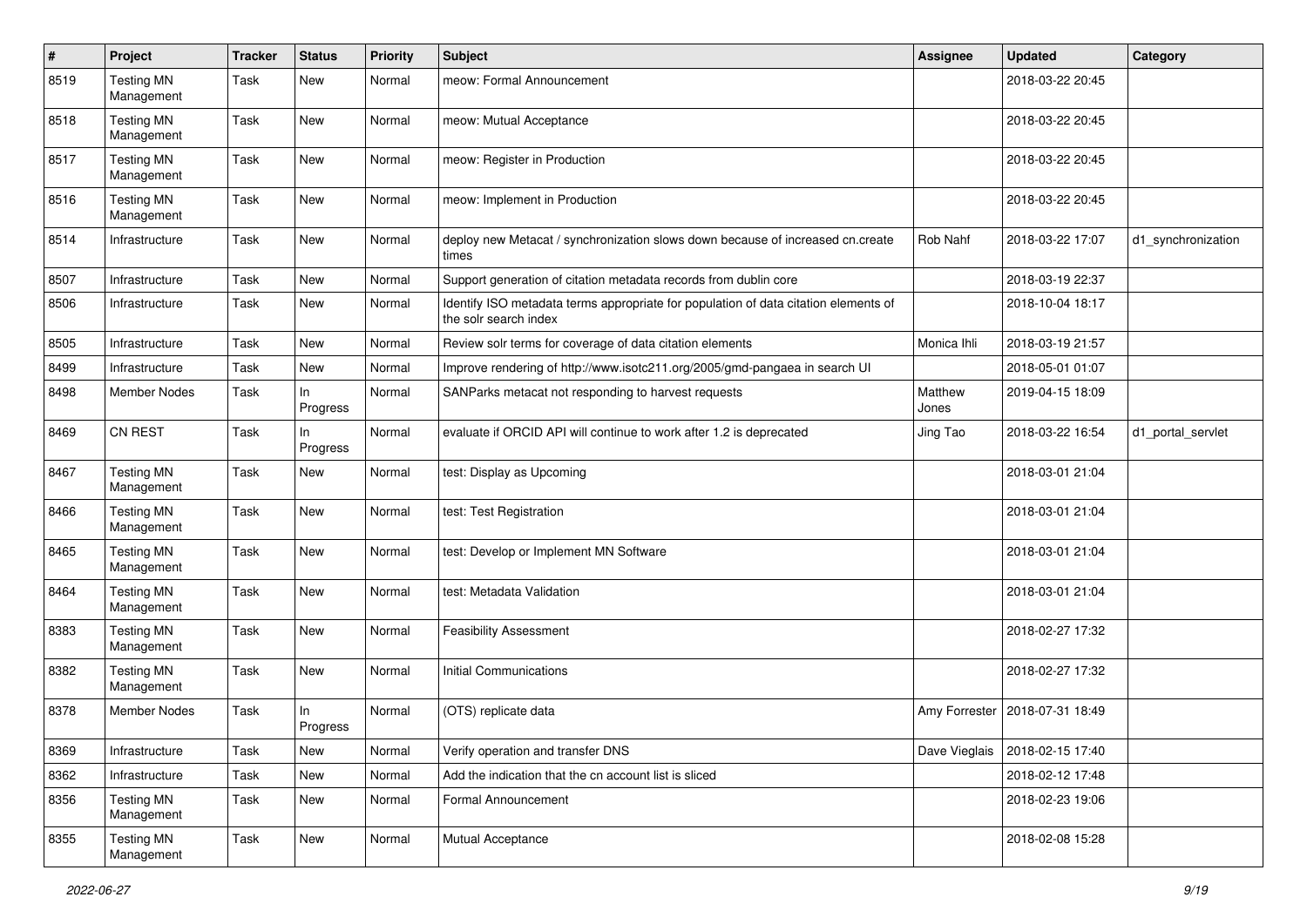| #    | Project                         | <b>Tracker</b> | <b>Status</b> | <b>Priority</b> | <b>Subject</b>                                                                                     | <b>Assignee</b> | <b>Updated</b>   | Category                         |
|------|---------------------------------|----------------|---------------|-----------------|----------------------------------------------------------------------------------------------------|-----------------|------------------|----------------------------------|
| 8354 | <b>Testing MN</b><br>Management | Task           | New           | Normal          | Register in Production                                                                             |                 | 2018-02-08 15:28 |                                  |
| 8353 | <b>Testing MN</b><br>Management | <b>Task</b>    | New           | Normal          | Implement in Production                                                                            |                 | 2018-02-08 15:29 |                                  |
| 8351 | <b>Testing MN</b><br>Management | Task           | New           | Normal          | Display as Upcoming                                                                                |                 | 2018-02-08 15:28 |                                  |
| 8350 | <b>Testing MN</b><br>Management | Task           | New           | Normal          | <b>Test Registration</b>                                                                           |                 | 2018-02-08 15:28 |                                  |
| 8349 | <b>Testing MN</b><br>Management | Task           | New           | Normal          | Develop or Implement MN Software                                                                   |                 | 2018-02-08 15:28 |                                  |
| 8348 | <b>Testing MN</b><br>Management | <b>Task</b>    | New           | Normal          | Metadata Validation                                                                                |                 | 2018-02-08 15:28 |                                  |
| 8346 | <b>Testing MN</b><br>Management | <b>Task</b>    | New           | Normal          | Training & Education                                                                               |                 | 2018-02-08 15:28 |                                  |
| 8345 | <b>Testing MN</b><br>Management | Task           | New           | Normal          | <b>Technical Requirements</b>                                                                      |                 | 2018-02-08 15:28 |                                  |
| 8344 | <b>Testing MN</b><br>Management | <b>Task</b>    | New           | Normal          | <b>MN Communications</b>                                                                           |                 | 2018-02-22 19:47 |                                  |
| 8342 | <b>Testing MN</b><br>Management | <b>Task</b>    | New           | Normal          | <b>Feasibility Assessment</b>                                                                      |                 | 2018-02-22 19:19 |                                  |
| 8341 | <b>Testing MN</b><br>Management | Task           | New           | Normal          | <b>Initial Communications</b>                                                                      |                 | 2018-02-22 19:14 |                                  |
| 8308 | Infrastructure                  | Task           | New           | Normal          | Review use of /node/subject in the node documents                                                  |                 | 2018-02-06 20:05 |                                  |
| 8247 | <b>Member Nodes</b>             | <b>Task</b>    | New           | Normal          | Verify upgraded metacat is operating correctly as a production member node.                        | Jing Tao        | 2018-02-02 15:49 |                                  |
| 8246 | <b>Member Nodes</b>             | Task           | New           | Normal          | Upgrade metacat to the latest version                                                              | Jing Tao        | 2018-04-23 16:09 |                                  |
| 8238 | Infrastructure                  | Task           | New           | Normal          | Document contacts and procedure for using KU ORCID membership API key                              | Dave Vieglais   | 2018-01-09 02:22 | Authentication,<br>Authorization |
| 8237 | Infrastructure                  | <b>Task</b>    | New           | Normal          | Configure production environment to use new API key under KU ORCID<br>membership                   | Dave Vieglais   | 2018-01-09 02:21 | Authentication,<br>Authorization |
| 8236 | Infrastructure                  | Task           | New           | Normal          | Acquire ORCID API key under KU membership                                                          | Dave Vieglais   | 2018-01-09 02:21 |                                  |
| 8235 | Infrastructure                  | Task           | New           | Normal          | Arrange with KU library to make use of ORCID membership to support DataONE<br>authentication       | Dave Vieglais   | 2018-01-09 02:01 |                                  |
| 8232 | Member Nodes                    | Task           | New           | Normal          | MN Dashboard/Website Deployment Workflow Documentation                                             | Dustin Allen    | 2018-01-08 23:30 |                                  |
| 8230 | Infrastructure                  | Task           | New           | Normal          | review bouncy castle version                                                                       | Rob Nahf        | 2018-03-02 21:48 | d1_libclient_java                |
| 8224 | Infrastructure                  | Task           | New           | Normal          | metacat not promoting node token privs for solr                                                    | Jing Tao        | 2017-12-04 19:33 | Metacat                          |
| 8222 | Infrastructure                  | Task           | New           | Normal          | reindex all isotc211 content in production to reflect final decisions from origin field<br>mapping | Dave Vieglais   | 2018-03-22 16:56 | d1_indexer                       |
| 8206 | Infrastructure                  | Task           | New           | Normal          | Review and adjust memory allocation to Solr and zookeeper                                          |                 | 2017-10-24 16:03 |                                  |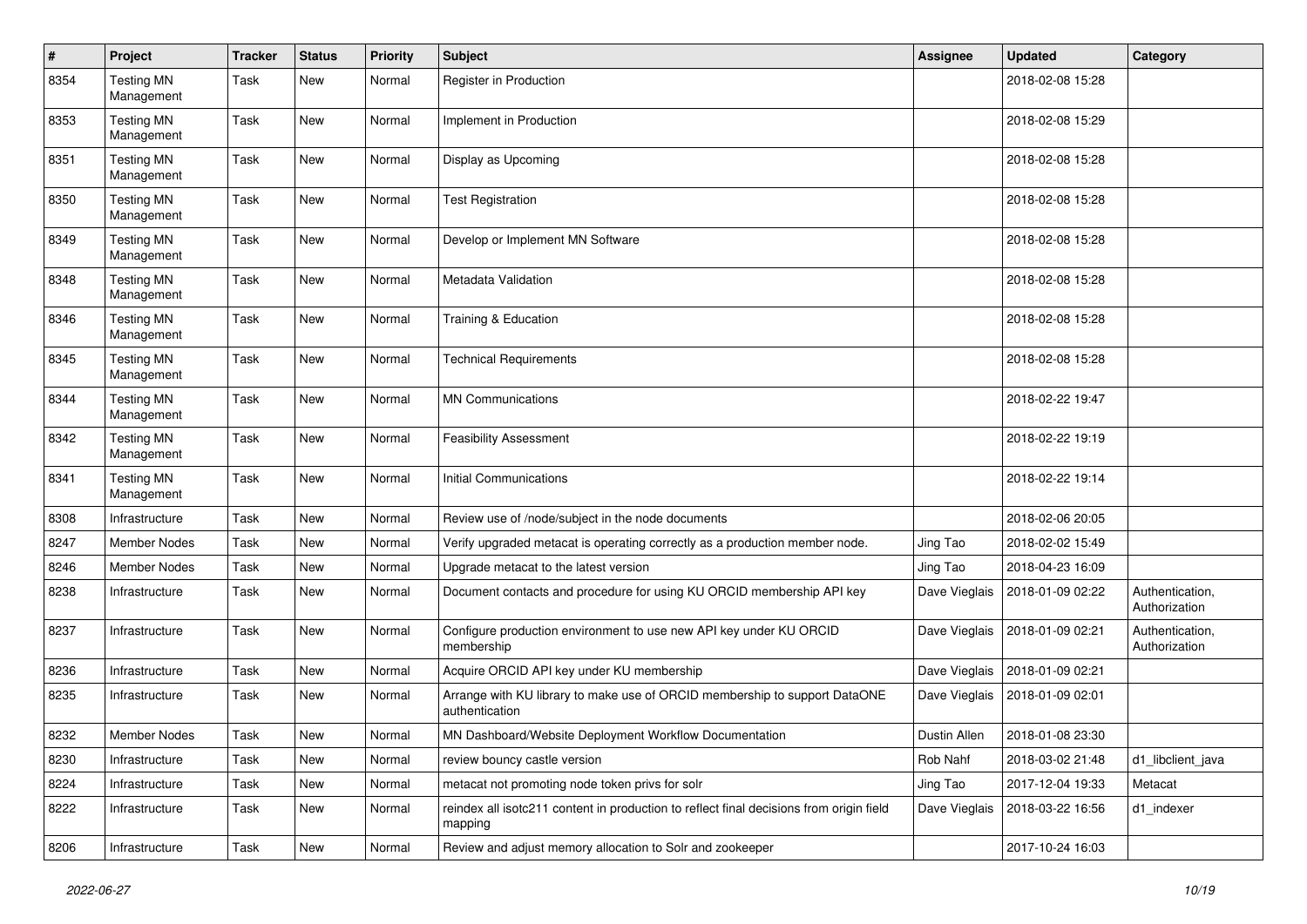| $\sharp$ | Project             | <b>Tracker</b> | <b>Status</b>   | <b>Priority</b> | <b>Subject</b>                                                                                                                    | <b>Assignee</b> | <b>Updated</b>   | Category           |
|----------|---------------------|----------------|-----------------|-----------------|-----------------------------------------------------------------------------------------------------------------------------------|-----------------|------------------|--------------------|
| 8205     | Infrastructure      | Task           | New             | Normal          | Adjust memory allocation to Tomcat7 on CNs                                                                                        |                 | 2017-10-24 15:33 |                    |
| 8171     | Infrastructure      | Task           | New             | Normal          | Document hazelcast components to be moved to postgres storage                                                                     | Monica Ihli     | 2017-09-01 15:25 |                    |
| 8170     | Infrastructure      | Task           | New             | Normal          | Identify the components that are currently managed in LDAP on the Coordinating<br>Nodes and how these may be migrated to postgres | Monica Ihli     | 2017-09-01 15:20 |                    |
| 8169     | Infrastructure      | Task           | New             | Normal          | Document process for changing the postgres master                                                                                 | Monica Ihli     | 2017-09-01 15:09 |                    |
| 8168     | Infrastructure      | Task           | New             | Normal          | Evaluate options for postgres replication configuration                                                                           | Monica Ihli     | 2017-09-01 15:11 |                    |
| 8154     | Member Nodes        | Task           | New             | Normal          | Test content from the test NKN member node should be archived or deleted from<br>production                                       |                 | 2017-07-26 19:55 |                    |
| 8151     | Infrastructure      | Task           | New             | Normal          | CNs should verify that the authoritativeMN listed in SystemMetadata is a valid MN                                                 | Jing Tao        | 2017-07-19 21:32 |                    |
| 8150     | Infrastructure      | Task           | New             | Normal          | Enable CN certificate to alter authoritativeMN property in SystemMetadata                                                         | Jing Tao        | 2017-07-19 21:27 |                    |
| 8149     | Member Nodes        | Task           | New             | Normal          | Test 1.x to 2.x pip upgrade w/ no data                                                                                            | Monica Ihli     | 2017-09-26 15:57 |                    |
| 8146     | <b>Member Nodes</b> | Task           | New             | Normal          | <b>Failed Sync Parser</b>                                                                                                         | Monica Ihli     | 2017-07-19 00:46 |                    |
| 8145     | <b>Member Nodes</b> | Task           | New             | Normal          | <b>Test Fabric</b>                                                                                                                | Monica Ihli     | 2017-07-19 00:44 |                    |
| 8105     | Infrastructure      | Task           | New             | Normal          | Remove dataone-mercury from production CNs                                                                                        | Jing Tao        | 2018-03-02 22:17 | d1_mercury         |
| 8104     | Infrastructure      | Task           | New             | Normal          | Upgrade postgresql jdbc jar file on Metacat                                                                                       | Jing Tao        | 2017-06-02 20:58 | Metacat            |
| 8103     | Infrastructure      | Task           | New             | Normal          | Upgrade the postgresgl idbc jar file on the cn context                                                                            | Jing Tao        | 2017-06-02 20:56 | d1_cn_service      |
| 8102     | Infrastructure      | Task           | New             | Normal          | Upgrade postgresql jdbc jar file on Portal                                                                                        | Jing Tao        | 2017-06-02 20:53 | d1_portal          |
| 8091     | Infrastructure      | Task           | ln.<br>Progress | Normal          | Mysterious sync failure of an eml object from the GOA node                                                                        | Jing Tao        | 2017-05-09 21:33 | dataone-cn-os-core |
| 8086     | Infrastructure      | Task           | In<br>Progress  | Normal          | upgrade Spring dependencies                                                                                                       | Rob Nahf        | 2019-07-25 20:32 | d1 indexer         |
| 8080     | Infrastructure      | Task           | ln.<br>Progress | Normal          | ioslate queue creation logic from processing logic from the queue definition logic                                                | Rob Nahf        | 2017-05-09 22:55 | d1 indexer         |
| 8079     | Infrastructure      | Task           | In<br>Progress  | Normal          | prototype durable task processing for d1_index_processor                                                                          | Rob Nahf        | 2017-04-26 05:45 | d1 indexer         |
| 8078     | Infrastructure      | Task           | New             | Normal          | standardize task serialization for language independence                                                                          | Rob Nahf        | 2017-04-25 22:39 | d1 indexer         |
| 8077     | Search UI           | Task           | New             | Normal          | Use ORE PID for citation if DOI                                                                                                   |                 | 2017-04-24 16:32 |                    |
| 8070     | Infrastructure      | Task           | New             | Normal          | Consolidate the index application-context files                                                                                   | Jing Tao        | 2017-04-13 12:51 |                    |
| 8066     | Infrastructure      | Task           | New             | Normal          | Verify completeness of unit test MetacatRdfXmlSubprocessorTest                                                                    | Dave Vieglais   | 2017-04-11 23:47 | d1 indexer         |
| 8026     | Infrastructure      | Task           | Testing         | High            | Portal reaches the maximum capacity in a pool                                                                                     | Jing Tao        | 2017-03-14 00:36 | d1 portal servlet  |
| 7992     | Member Nodes        | Task           | New             | Normal          | GINA: Document and Announce                                                                                                       | Laura Moyers    | 2017-01-27 22:19 |                    |
| 7991     | Member Nodes        | Task           | New             | Normal          | GINA: Ensure MN appears on Current MNs webpage (dashboard)                                                                        | Laura Moyers    | 2017-01-27 22:19 |                    |
| 7990     | Member Nodes        | Task           | New             | Normal          | GINA: Mutual acceptance                                                                                                           | Laura Moyers    | 2017-01-27 22:18 |                    |
| 7989     | Member Nodes        | Task           | New             | Normal          | GINA: Verify CN Content and Services in Production                                                                                | Laura Moyers    | 2017-01-27 22:18 |                    |
| 7988     | Member Nodes        | Task           | New             | Normal          | GINA: Register MN in Production                                                                                                   | Laura Moyers    | 2017-01-27 22:16 |                    |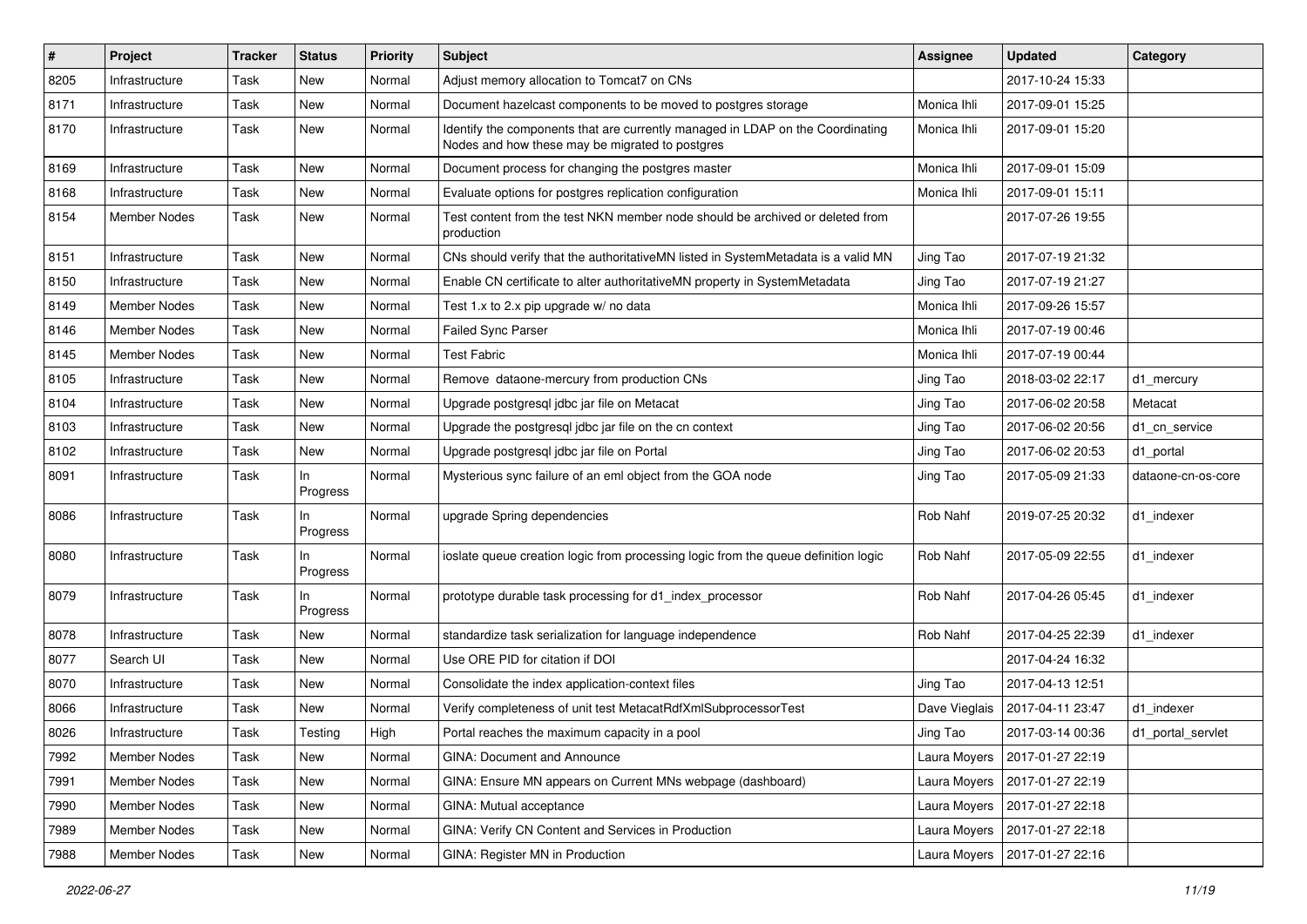| $\vert$ # | <b>Project</b>      | <b>Tracker</b> | <b>Status</b>   | <b>Priority</b> | <b>Subject</b>                                                                                                | Assignee         | <b>Updated</b>   | Category           |
|-----------|---------------------|----------------|-----------------|-----------------|---------------------------------------------------------------------------------------------------------------|------------------|------------------|--------------------|
| 7987      | <b>Member Nodes</b> | Task           | New             | Normal          | GINA: Verify MN Content and Services in Production                                                            | Laura Moyers     | 2017-01-27 22:16 |                    |
| 7986      | <b>Member Nodes</b> | Task           | New             | Normal          | GINA: Configure SSL Certificates for Production                                                               | Amy Forrester    | 2018-08-31 15:22 |                    |
| 7985      | <b>Member Nodes</b> | Task           | New             | Normal          | GINA: Establish DataONE user identity in Production                                                           | Laura Moyers     | 2017-01-27 22:15 |                    |
| 7984      | <b>Member Nodes</b> | Task           | New             | Normal          | GINA: Show MN as "upcoming" on the dashboard                                                                  | Laura Moyers     | 2017-01-27 22:13 |                    |
| 7982      | <b>Member Nodes</b> | Task           | New             | Normal          | GINA: Verify CN Content and Services in Testing Environment                                                   | Laura Moyers     | 2017-01-27 18:59 |                    |
| 7981      | <b>Member Nodes</b> | Task           | New             | Normal          | <b>GINA: Register MN in Testing Environment</b>                                                               | Laura Moyers     | 2017-01-27 18:47 |                    |
| 7980      | <b>Member Nodes</b> | Task           | New             | Normal          | GINA: Verify MN Content and Services in Testing Environment                                                   | Laura Moyers     | 2017-01-27 18:46 |                    |
| 7979      | <b>Member Nodes</b> | Task           | New             | Normal          | GINA: Configure SSL Certificates for Testing Environment                                                      | Amy Forrester    | 2018-08-31 15:23 |                    |
| 7978      | <b>Member Nodes</b> | Task           | New             | Normal          | GINA: Establish DataONE user identity in Testing Environment                                                  | Laura Moyers     | 2017-01-27 18:44 |                    |
| 7977      | <b>Member Nodes</b> | Task           | New             | Normal          | <b>GINA: Local Testing</b>                                                                                    | Roger Dahl       | 2017-01-27 18:46 |                    |
| 7976      | <b>Member Nodes</b> | Task           | New             | Normal          | GINA: Register any new object formats in all environments                                                     | Laura Moyers     | 2017-01-27 18:45 |                    |
| 7975      | Member Nodes        | Task           | New             | Normal          | GINA: Implement search index and display support for any new metadata formats<br>required by the MN.          | Roger Dahl       | 2017-01-27 18:34 |                    |
| 7958      | Infrastructure      | Task           | In.<br>Progress | Normal          | CN sometimes sends invalid submitSynchronizationFailed document to MN                                         | Rob Nahf         | 2017-01-04 17:23 | d1_synchronization |
| 7949      | Infrastructure      | Task           | New             | Normal          | Ensure that there's no race condition where an entry can be added to "IN<br>PROCESS" if it is already present | Jing Tao         | 2017-02-27 17:55 |                    |
| 7935      | Infrastructure      | Task           | New             | Normal          | Use a dedicated hazelcast queue as the listener to generate index task                                        | Jing Tao         | 2017-02-27 18:07 | d1 indexer         |
| 7930      | <b>Member Nodes</b> | Task           | ln.<br>Progress | Normal          | verify obsoletion in tDAR sandbox                                                                             | Dave Vieglais    | 2016-12-01 23:47 |                    |
| 7929      | <b>Member Nodes</b> | Task           | In.<br>Progress | Normal          | Archive content for SEAD                                                                                      |                  | 2016-11-09 17:11 |                    |
| 7926      | <b>DUG</b>          | Task           | New             | Normal          | Certification and standards for data repositories (e.g. ISO 17421:2012, Data Seal of<br>Approval)             |                  | 2016-11-08 22:00 |                    |
| 7925      | <b>DUG</b>          | Task           | New             | Normal          | Data Center certification                                                                                     |                  | 2016-11-08 21:33 |                    |
| 7922      | Infrastructure      | Task           | New             | Normal          | DataONE Accessibility                                                                                         | Isis Serna       | 2016-10-31 23:05 |                    |
| 7911      | <b>CN REST</b>      | Task           | New             | Normal          | Synchronization allows invalid checksums, preventing corrected sync                                           |                  | 2016-10-17 15:58 | d1 synchronization |
| 7910      | Infrastructure      | Task           | New             | Normal          | schema validation behavior                                                                                    | Rob Nahf         | 2018-01-18 02:41 | d1 common java     |
| 7909      | <b>DUG</b>          | Task           | New             | Normal          | DataONE update audio/visual equipment for remote link                                                         |                  | 2016-10-11 20:49 |                    |
| 7908      | <b>DUG</b>          | Task           | New             | Normal          | Start a lesson learned document                                                                               |                  | 2016-10-11 20:35 |                    |
| 7907      | <b>DUG</b>          | Task           | New             | Normal          | Doodle poll on the time/date for monthly meeting                                                              |                  | 2016-10-11 20:35 |                    |
| 7903      | <b>CN REST</b>      | Task           | New             | Normal          | Need to implement/support the default http methods - HEAD and GET on all<br>DataONE API (both cn and mn)      | Jing Tao         | 2016-10-10 16:53 | d1_cn_rest         |
| 7900      | Member Nodes        | Task           | New             | Normal          | R2R: modify searchUI to accommodate cruise path display for single data package                               | Lauren<br>Walker | 2016-10-04 23:43 |                    |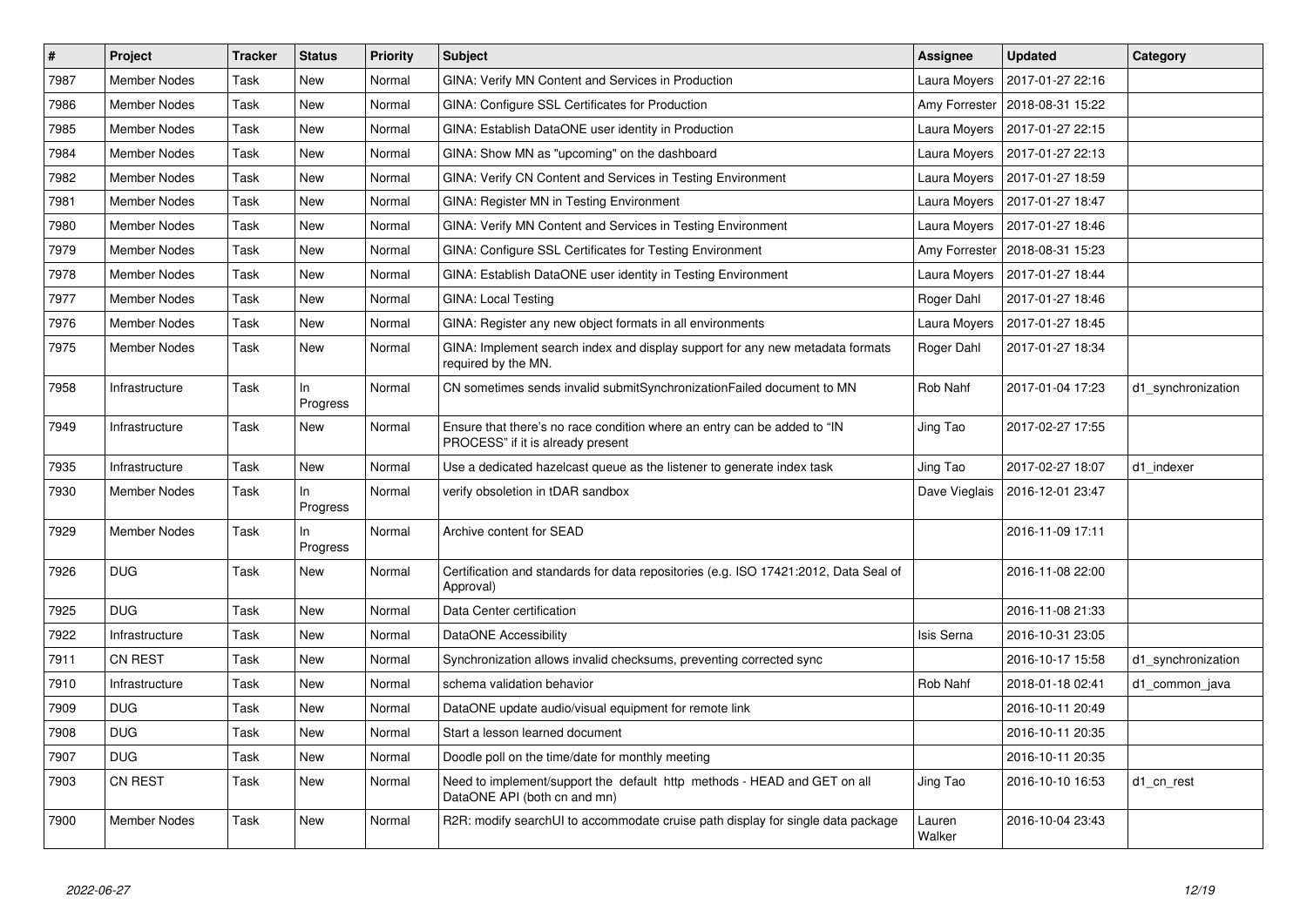| $\vert$ # | Project                 | <b>Tracker</b> | <b>Status</b>   | <b>Priority</b> | <b>Subject</b>                                                                                                                    | Assignee              | <b>Updated</b>   | Category                   |
|-----------|-------------------------|----------------|-----------------|-----------------|-----------------------------------------------------------------------------------------------------------------------------------|-----------------------|------------------|----------------------------|
| 7899      | <b>Member Nodes</b>     | Task           | New             | Normal          | R2R: modify searchUI to accommodate composite data density with cruise paths                                                      | Lauren<br>Walker      | 2016-10-05 03:51 |                            |
| 7890      | Infrastructure          | Task           | In.<br>Progress | Normal          | configure jenkins-ucsb-1 apache server to host ubuntu repositories                                                                | Rob Nahf              | 2017-04-19 19:12 |                            |
| 7884      | Infrastructure          | Task           | <b>New</b>      | Normal          | CN portal log is misconfigured                                                                                                    | Rob Nahf              | 2016-09-09 20:18 | d1 portal servlet          |
| 7883      | Infrastructure          | Task           | New             | Normal          | Document the log files of relevance on Coordinating Nodes                                                                         |                       | 2016-09-09 20:20 |                            |
| 7864      | <b>DUG</b>              | Task           | New             | Normal          | <b>DOI Services for Members</b>                                                                                                   |                       | 2016-08-09 20:40 |                            |
| 7863      | <b>DUG</b>              | Task           | New             | Normal          | Link to the recordings                                                                                                            |                       | 2016-08-09 20:40 |                            |
| 7862      | <b>DUG</b>              | Task           | New             | Normal          | DataONE DUG page may need updating<br>(https://www.dataone.org/dataone-users-group)                                               |                       | 2016-08-08 15:00 |                            |
| 7850      | Infrastructure          | Task           | New             | Normal          | Passing SID to MNRead.systemMetadataChanged()                                                                                     | Dave Vieglais         | 2016-07-20 20:00 |                            |
| 7849      | <b>CN REST</b>          | Task           | New             | Normal          | Improve exception messages when cascading SSL derived exceptions                                                                  | Rob Nahf              | 2016-07-19 17:23 |                            |
| 7839      | DataONE API             | Task           | New             | Normal          | Online documentation places synchronize in CNRead api                                                                             | Dave Vieglais         | 2016-12-21 09:04 | api_documentation          |
| 7838      | DataONE API             | Task           | New             | Normal          | Modify the obsolescence chain process to accommodate the use case where both<br>old and new PIDs are present on the CN for v1 MNs | Dave Vieglais         | 2016-06-29 02:20 |                            |
| 7822      | Infrastructure          | Task           | <b>New</b>      | Normal          | Should we configure clients to use Expect 100-Continue header in 1.1 requests                                                     | <b>Rob Nahf</b>       | 2016-06-03 19:46 | d1_libclient_java          |
| 7821      | <b>Python Libraries</b> | Task           | New             | Low             | Verify Expect: 100-Continue header on POST or PUT requests                                                                        | Roger Dahl            | 2016-06-03 19:58 | d1 libclient python        |
| 7800      | <b>DUG</b>              | Task           | New             | Normal          | abstract reviews<br>(https://docs.google.com/document/d/1iZXCN4AWqYi5Z7wqMKb2o33QnQ_JAcV0K<br>VO4TeahHVA/edit)                    |                       | 2016-05-10 15:18 |                            |
| 7774      | Infrastructure          | Task           | New             | Normal          | GMN: Move to Let's Encrypt                                                                                                        |                       | 2016-05-09 22:16 |                            |
| 7767      | Infrastructure          | Task           | New             | Normal          | In DataONE search results, move map display to map extent                                                                         | Dave Vieglais         | 2016-05-04 18:31 |                            |
| 7765      | Python GMN              | Task           | New             | Normal          | Add "logrotate" capability as part of the GMN deployment                                                                          | Roger Dahl            | 2016-05-04 02:38 |                            |
| 7750      | <b>CN REST</b>          | Task           | New             | Normal          | apply business rules on the CN that Subject strings will be stripped of leading and<br>trailing whitespace                        |                       | 2016-04-26 17:30 |                            |
| 7749      | Member Nodes            | Task           | <b>New</b>      | Normal          | Evaluate disposition of the ESA MN's current content                                                                              | Matthew<br>Jones      | 2016-04-26 19:52 |                            |
| 7744      | Infrastructure          | Task           | New             | Normal          | put together initial design                                                                                                       |                       | 2016-06-22 17:19 |                            |
| 7703      | Python GMN              | Task           | New             | Normal          | GMN populating ipAddress in LogEntry with abnormal strings                                                                        | Roger Dahl            | 2016-06-22 17:19 |                            |
| 7702      | Log Reporting           | Task           | New             | Normal          | abnormal strings in ipAddress field of solr                                                                                       | <b>Robert Waltz</b>   | 2016-06-22 17:18 | d1_log_aggregation         |
| 7686      | <b>Member Nodes</b>     | Task           | Testing         | High            | tDAR - Enable URL links out to data from search results                                                                           | <b>Ben Leinfelder</b> | 2016-09-27 15:56 |                            |
| 7682      | Log Reporting           | Task           | New             | Normal          | Sluggish Purging Read Event Cache                                                                                                 |                       | 2016-03-17 15:02 | d1_log_aggregation         |
| 7641      | Infrastructure          | Task           | New             | Normal          | contact ONEShare                                                                                                                  | Laura Moyers          | 2016-02-12 16:40 | Environment.Productio<br>n |
| 7612      | Infrastructure          | Task           | ln.<br>Progress | Normal          | <b>Contact ORNLDAAC</b>                                                                                                           | Laura Moyers          | 2016-02-11 18:02 | Environment.Productio<br>n |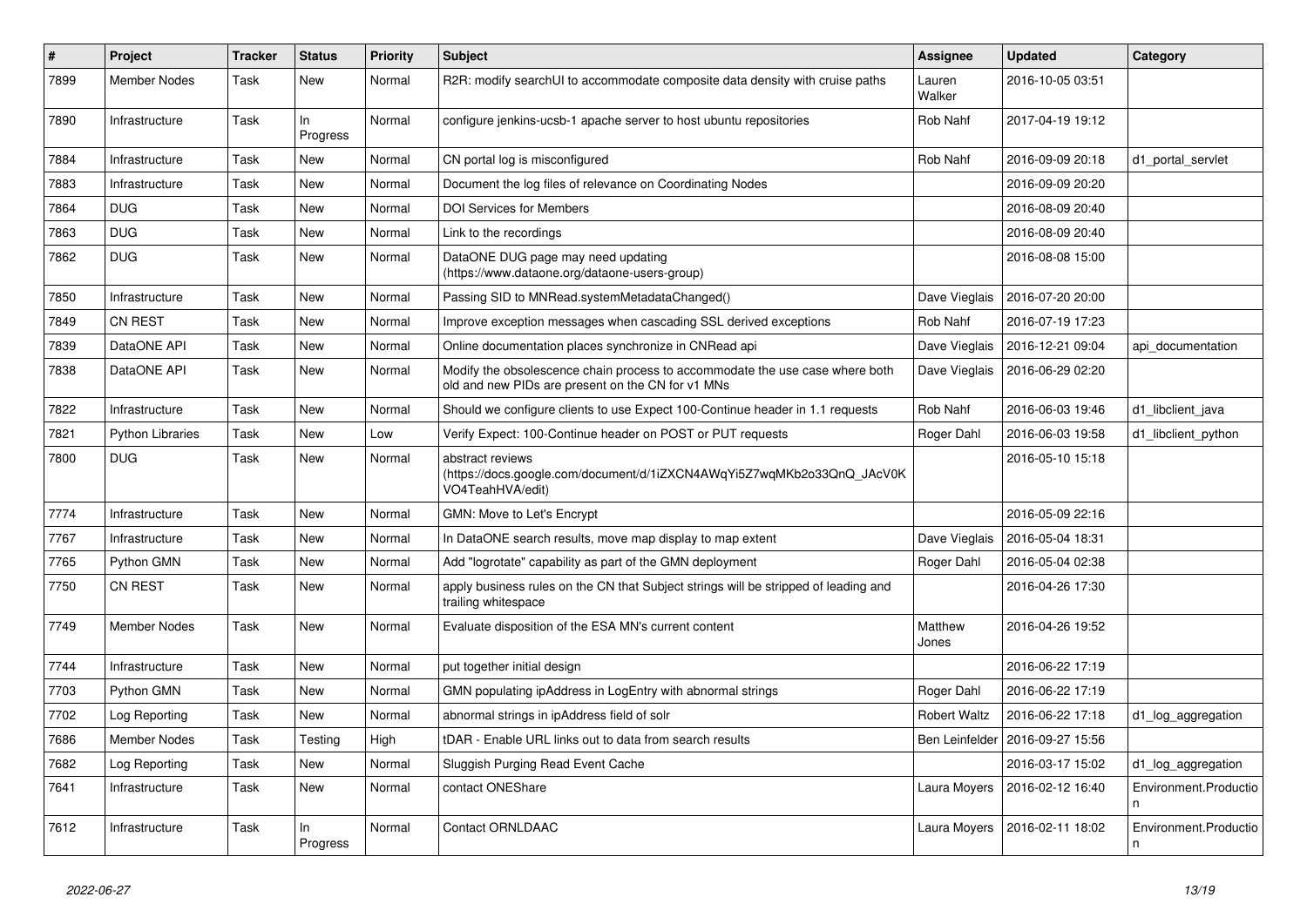| #    | Project                           | <b>Tracker</b> | <b>Status</b>   | <b>Priority</b> | Subject                                                                            | <b>Assignee</b>  | <b>Updated</b>   | Category                   |
|------|-----------------------------------|----------------|-----------------|-----------------|------------------------------------------------------------------------------------|------------------|------------------|----------------------------|
| 7607 | Infrastructure                    | Task           | New             | Normal          | LTER_EUROPE refuses the production CN from harvesting log records                  | Laura Moyers     | 2016-06-09 16:34 | Environment.Productio      |
| 7606 | Infrastructure                    | Task           | ln<br>Progress  | Normal          | NRDC does not trust the CN certificate for log harvesting                          | Laura Moyers     | 2016-04-06 16:14 | Environment.Productio<br>n |
| 7571 | <b>CN REST</b>                    | Task           | New             | Normal          | Description for error code 401, detail code 4957 is misleading in some cases       |                  | 2016-01-05 16:25 |                            |
| 7550 | <b>Member Nodes</b>               | Task           | New             | Normal          | GoA portal not copying to KNB                                                      | Lauren<br>Walker | 2015-12-14 21:41 |                            |
| 7538 | Infrastructure                    | Task           | New             | Normal          | look at nodeFactory in how it builds mock CNodes                                   | Rob Nahf         | 2015-12-10 17:03 | d1_libclient_java          |
| 7537 | Infrastructure                    | Task           | New             | Normal          | add nodelist refreshes to NodeLocator classes                                      | Rob Nahf         | 2015-12-10 16:59 | d1_libclient_java          |
| 7533 | <b>DUG</b>                        | Task           | New             | Normal          | Create DUG 2016 Meeting page                                                       |                  | 2015-12-08 21:44 |                            |
| 7532 | <b>DUG</b>                        | Task           | New             | Normal          | Registration Form for 2016.                                                        |                  | 2015-12-08 21:30 |                            |
| 7531 | <b>DUG</b>                        | Task           | New             | Normal          | Quote request for EAB meeting                                                      |                  | 2015-12-08 20:13 |                            |
| 7525 | <b>DUG</b>                        | Task           | New             | Normal          | assessment effort update                                                           |                  | 2015-12-07 22:25 |                            |
| 7524 | <b>DUG</b>                        | Task           | New             | Normal          | Explore crowd sourcing for future DUG marketing effort                             |                  | 2015-12-07 22:25 |                            |
| 7505 | <b>Member Nodes</b>               | Task           | ln.<br>Progress | Normal          | Correct generous access policies                                                   | Roger Dahl       | 2018-07-02 20:39 |                            |
| 7498 | Search UI                         | Task           | ln.<br>Progress | Normal          | Search UI deployments need to be automated                                         | Chris Jones      | 2015-11-21 00:36 | MetacatUI                  |
| 7484 | <b>DUG</b>                        | Task           | New             | Normal          | DUG Agenda                                                                         |                  | 2015-11-10 21:39 |                            |
| 7476 | <b>DUG</b>                        | Task           | New             | Normal          | Do we need an event management system to better organize the DUG?                  |                  | 2015-11-09 22:43 |                            |
| 7475 | <b>DUG</b>                        | Task           | New             | Normal          | Work with Erin/ESIP to distribute the brochure widely to students/faculty from UNC |                  | 2015-11-09 22:38 |                            |
| 7474 | <b>DUG</b>                        | Task           | New             | Normal          | Draft generic letter of invitation that DUG SC can carry and distribute widely.    |                  | 2015-11-09 22:38 |                            |
| 7473 | <b>DUG</b>                        | Task           | New             | Normal          | Draft 2016 DUG annual meeting brochure                                             |                  | 2015-11-09 22:38 |                            |
| 7466 | Infrastructure                    | Task           | In<br>Progress  | Normal          | Some objects not accessible on the CN via REST API                                 | Chris Jones      | 2015-11-05 16:11 | Metacat                    |
| 7439 | <b>MN Service</b><br>Registration | Task           | New             | Normal          | Update the search interface to support rendering and other actions for services    | Dave Vieglais    | 2015-10-16 14:06 |                            |
| 7427 | <b>Python Libraries</b>           | Task           | New             | Normal          | adjust API signatures in python libraries                                          | Dave Vieglais    | 2016-03-25 01:11 | d1_libclient_python        |
| 7425 | <b>Python Libraries</b>           | Task           | New             | Normal          | Replace httplib low level use in RestClient with the requests library              | Dave Vieglais    | 2016-03-25 02:03 | d1_common_python           |
| 7389 | Java Client                       | Task           | Testing         | Normal          | V2 D1Object fails to download V1 content                                           | Chris Jones      | 2015-09-28 17:50 | d1_libclient_java          |
| 7279 | Infrastructure                    | Task           | New             | Normal          | MN implementation documentation - need document management solution                | Dave Vieglais    | 2015-07-28 22:24 | Documentation              |
| 7256 | <b>Python Libraries</b>           | Task           | New             | Normal          | add cnclient.synchronize method                                                    | Roger Dahl       | 2016-04-21 22:37 |                            |
| 7229 | Python GMN                        | Task           | New             | Normal          | non-standard server certificate locations                                          | Roger Dahl       | 2016-04-21 22:37 |                            |
| 7199 | Python GMN                        | Task           | New             | Normal          | Implement support for token authentication approach                                | Dave Vieglais    | 2016-03-25 01:27 |                            |
| 7184 | Infrastructure                    | Task           | New             | Normal          | Create an Ansible script that can replace a server certificate                     | Nick Outin       | 2015-06-15 15:10 | <b>Support Operations</b>  |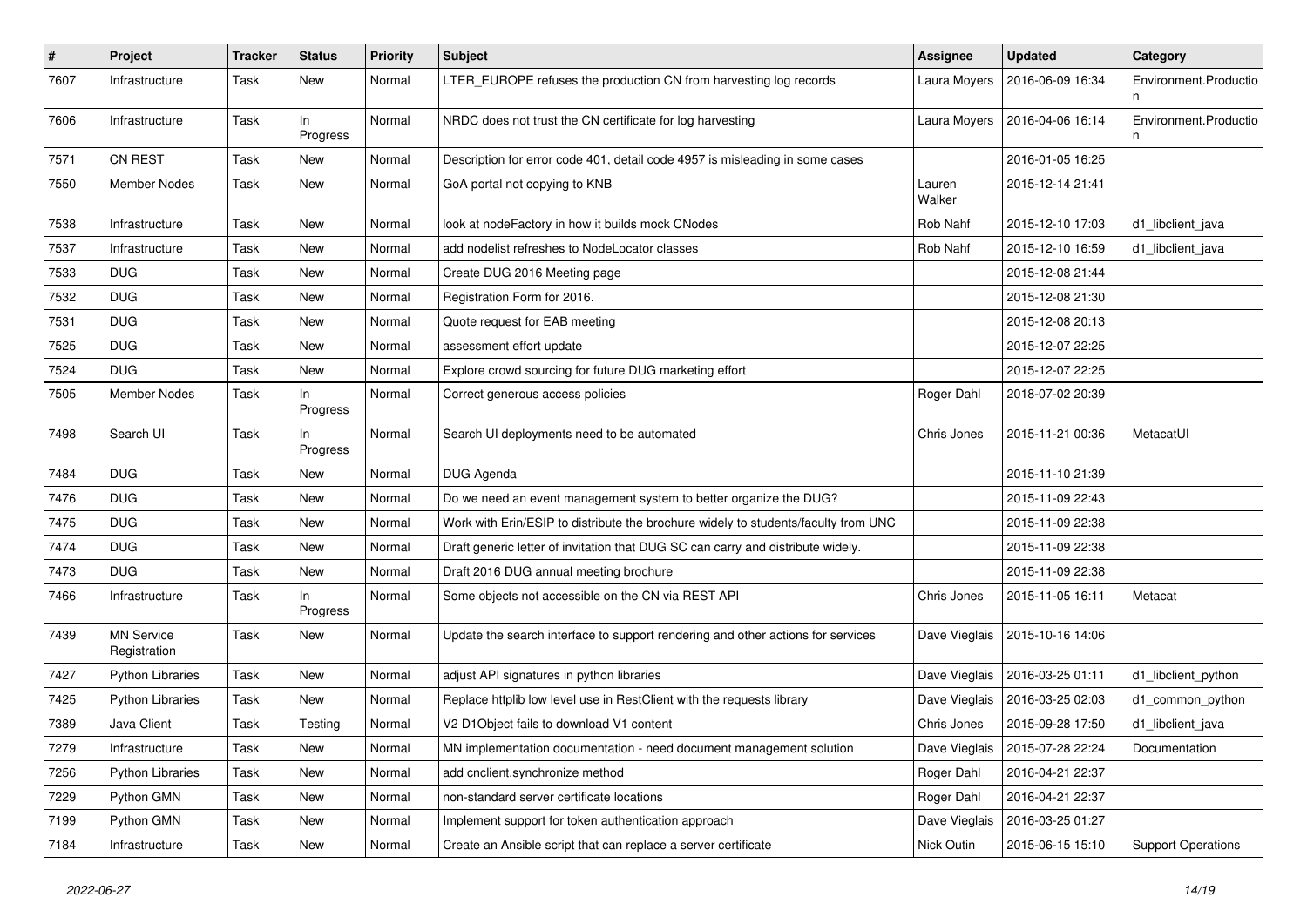| $\pmb{\#}$ | Project                 | Tracker | <b>Status</b>   | <b>Priority</b> | Subject                                                                                                  | <b>Assignee</b>     | <b>Updated</b>   | Category            |
|------------|-------------------------|---------|-----------------|-----------------|----------------------------------------------------------------------------------------------------------|---------------------|------------------|---------------------|
| 7181       | <b>Python Libraries</b> | Task    | In<br>Progress  | Normal          | add d1_libclient_python implementation                                                                   | Dave Vieglais       | 2016-04-21 22:37 | d1_libclient_python |
| 7177       | Infrastructure          | Task    | New             | Normal          | Develop video documentation for certificate management                                                   | Dave Vieglais       | 2015-06-10 01:33 | Documentation       |
| 7176       | Infrastructure          | Task    | New             | Normal          | Develop textual documentation for certificate management                                                 | Dave Vieglais       | 2015-06-10 01:33 | Documentation       |
| 7169       | OGC-Slender Node        | Task    | New             | Normal          | Enable tracking of obsoletes / obsoleted by for data objects                                             | Dave Vieglais       | 2015-06-08 19:01 |                     |
| 7168       | OGC-Slender Node        | Task    | New             | Normal          | Generate system metadata for data objects                                                                | Dave Vieglais       | 2015-06-08 18:59 |                     |
| 7167       | OGC-Slender Node        | Task    | New             | Normal          | Generate system metadata for science metadata                                                            | Dave Vieglais       | 2015-06-08 18:58 |                     |
| 7162       | Python GMN              | Task    | New             | Low             | Member node does not check with coordinating node before replicating                                     |                     | 2015-06-05 23:49 |                     |
| 7155       | OGC-Slender Node        | Task    | New             | Normal          | Design the connector, including sources of key information                                               | Dave Vieglais       | 2015-06-05 11:42 |                     |
| 7148       | OGC-Slender Node        | Task    | In.<br>Progress | Normal          | Determine formatId for science metadata                                                                  | Dave Vieglais       | 2015-09-22 16:27 |                     |
| 7140       | Python GMN              | Task    | In Review       | Normal          | Resolve sids to pids                                                                                     | Dave Vieglais       | 2016-03-25 01:27 |                     |
| 7139       | Python GMN              | Task    | In Review       | Normal          | modify postgres schema                                                                                   | Dave Vieglais       | 2016-03-25 01:27 |                     |
| 7138       | Python GMN              | Task    | Testing         | Normal          | Create new view functions                                                                                | Dave Vieglais       | 2016-03-25 01:27 |                     |
| 7137       | Python GMN              | Task    | Testing         | Normal          | Add support for V2 urls                                                                                  | Dave Vieglais       | 2016-03-25 01:27 |                     |
| 7127       | DataONE API             | Task    | New             | Normal          | Finalize CNAuthentication interface                                                                      | Dave Vieglais       | 2015-05-21 19:31 | api_documentation   |
| 7125       | Python GMN              | Task    | New             | Normal          | Handle Authorization header carrying authentication token                                                | Roger Dahl          | 2016-04-21 22:37 |                     |
| 7123       | <b>Python Libraries</b> | Task    | New             | Normal          | Send Authorization header carrying authentication token                                                  | Roger Dahl          | 2016-04-21 22:37 | d1_libclient_python |
| 7120       | Java Client             | Task    | Testing         | Normal          | Fix DataPackage.insertRelationship() to handle any URI for external identifiers                          | Chris Jones         | 2015-06-04 21:48 | d1_libclient_java   |
| 7104       | Infrastructure          | Task    | New             | Normal          | Event index reindexing shouldn't require re-harvest from MNs                                             |                     | 2015-07-09 15:34 | d1_log_aggregation  |
| 7103       | <b>Member Nodes</b>     | Task    | New             | Normal          | Create a new test certificate for mnStagePISCO                                                           | Dave Vieglais       | 2015-05-14 18:29 |                     |
| 7102       | Member Nodes            | Task    | In.<br>Progress | Normal          | Create test server certificate for test.piscoweb.org                                                     | Dave Vieglais       | 2015-05-14 18:28 |                     |
| 7096       | <b>CN REST</b>          | Task    | New             | Normal          | Unexpectedly closed streams / disconnects on UNM network                                                 | Dave Vieglais       | 2015-05-12 17:49 |                     |
| 7047       | Infrastructure          | Task    | New             | Normal          | Set user-agent in http request header for CN requests to member nodes                                    | <b>Robert Waltz</b> | 2015-04-15 22:41 | d1 cn service       |
| 7046       | <b>Member Nodes</b>     | Task    | New             | High            | Certificate DC=org, DC=dataone, CN=osu.piscoweb.org expires in Prod environment                          | Laura Moyers        | 2015-04-20 16:54 |                     |
| 6927       | Member Nodes            | Task    | In<br>Progress  | Normal          | R2R: Register any new object formats in all environments                                                 | Roger Dahl          | 2017-01-19 01:16 |                     |
| 6877       | Infrastructure          | Task    | New             | Normal          | Support for ISO 19115 metadata standard                                                                  |                     | 2015-03-10 18:08 | Format ID           |
| 6876       | Infrastructure          | Task    | New             | Normal          | Support for ISO 19139 metadata standard                                                                  |                     | 2015-03-10 17:27 | Format ID           |
| 6843       | Infrastructure          | Task    | In.<br>Progress | Normal          | Update the prov instance of the RdfXmlSubprocessor to index renamed and inverse<br>provenance properties | Chris Jones         | 2017-03-28 16:16 | d1 indexer          |
| 6761       | Infrastructure          | Task    | New             | Normal          | unregister extraneous nodes in STAGE-2                                                                   |                     | 2015-01-14 00:49 | Environment.Stage2  |
| 6760       | Infrastructure          | Task    | New             | Normal          | rename mnDemo9 node                                                                                      |                     | 2015-01-14 00:44 |                     |
| 6754       | Infrastructure          | Task    | New             | Normal          | Architecture API loose ends                                                                              | Dave Vieglais       | 2015-01-13 18:54 | Architecture Design |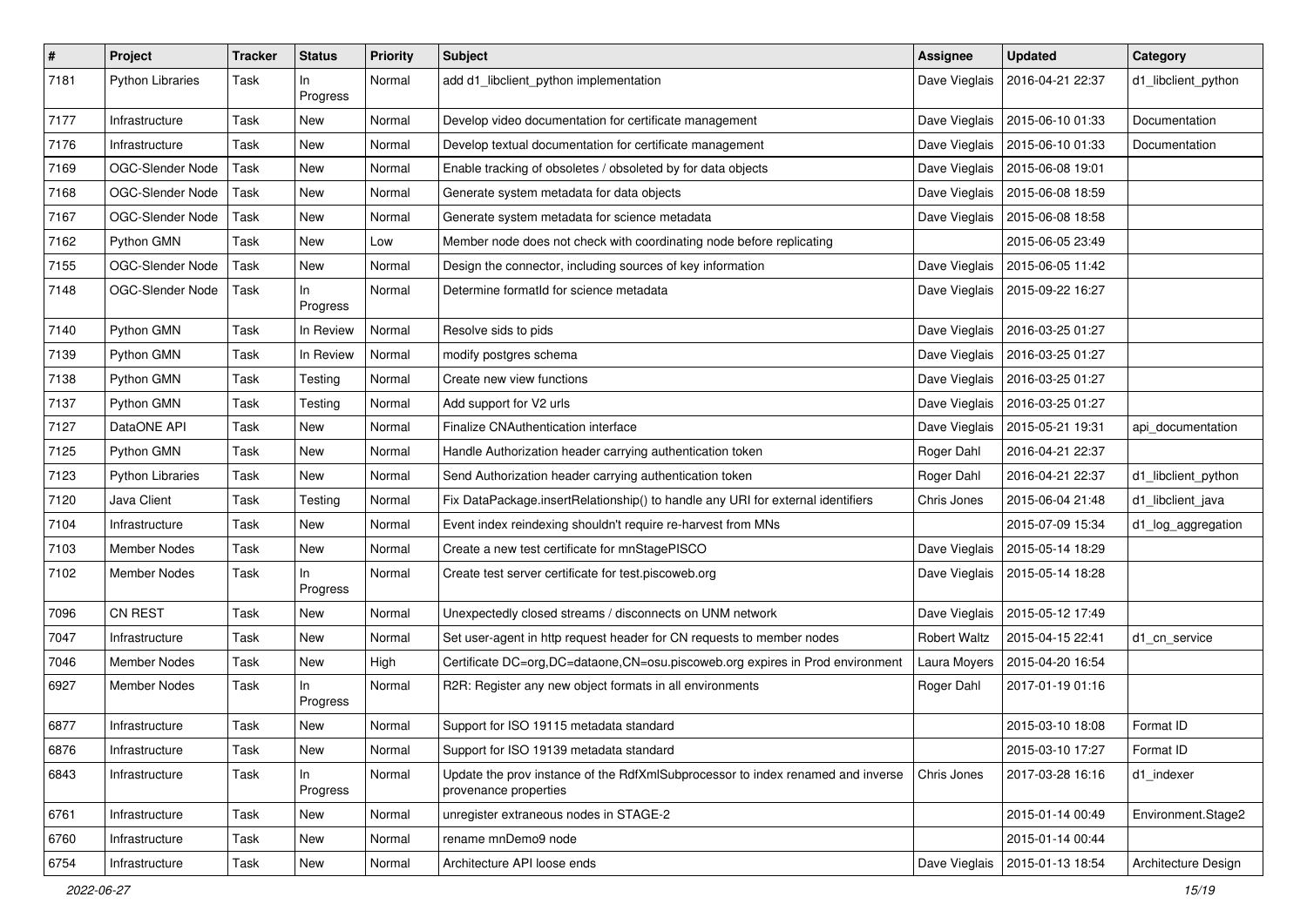| $\sharp$ | <b>Project</b>      | <b>Tracker</b> | <b>Status</b> | Priority | Subject                                                                                                            | Assignee             | <b>Updated</b>   | Category            |
|----------|---------------------|----------------|---------------|----------|--------------------------------------------------------------------------------------------------------------------|----------------------|------------------|---------------------|
| 6748     | Java Client         | Task           | New           | Normal   | Create a factory / builder class for converting versioned types.                                                   |                      | 2015-02-11 19:47 |                     |
| 6706     | Infrastructure      | Task           | New           | Normal   | CN-SANDBOX initiated synchronization with mnTestLTER before node was<br>"approved"                                 | <b>Robert Waltz</b>  | 2015-10-09 17:38 | Environment.Sandbox |
| 6701     | <b>Member Nodes</b> | Task           | New           | Normal   | FTGEN: Document and Announce                                                                                       |                      | 2014-12-04 20:07 |                     |
| 6700     | <b>Member Nodes</b> | Task           | New           | Normal   | FTGEN: Ensure MN appears on Current MNs webpage (dashboard)                                                        |                      | 2014-12-04 20:07 |                     |
| 6699     | <b>Member Nodes</b> | Task           | New           | Normal   | FTGEN: Mutual acceptance                                                                                           |                      | 2014-12-04 20:07 |                     |
| 6698     | <b>Member Nodes</b> | Task           | New           | Normal   | FTGEN: Check Authentication and Authorization in Production                                                        |                      | 2014-12-04 20:07 |                     |
| 6697     | <b>Member Nodes</b> | Task           | New           | Normal   | FTGEN: Verify CN Content and Services in Production                                                                |                      | 2014-12-04 20:07 |                     |
| 6696     | <b>Member Nodes</b> | Task           | New           | Normal   | FTGEN: Register MN in Production                                                                                   |                      | 2014-12-04 20:07 |                     |
| 6695     | <b>Member Nodes</b> | Task           | New           | Normal   | FTGEN: Verify MN Content and Services in Production                                                                |                      | 2014-12-04 20:07 |                     |
| 6694     | <b>Member Nodes</b> | Task           | New           | Normal   | FTGEN: Configure SSL Certificates for Production                                                                   |                      | 2014-12-04 20:07 |                     |
| 6693     | <b>Member Nodes</b> | Task           | New           | Normal   | FTGEN: Establish DataONE user identity in Production                                                               |                      | 2014-12-04 20:07 |                     |
| 6692     | <b>Member Nodes</b> | Task           | New           | Normal   | FTGEN: Show MN as "upcoming" on the dashboard                                                                      |                      | 2014-12-04 20:07 |                     |
| 6691     | <b>Member Nodes</b> | Task           | New           | Normal   | FTGEN: Check Authentication and Authorization in Testing Environment                                               |                      | 2014-12-04 20:07 |                     |
| 6690     | <b>Member Nodes</b> | Task           | New           | Normal   | FTGEN: Verify CN Content and Services in Testing Environment                                                       |                      | 2014-12-04 20:07 |                     |
| 6689     | Member Nodes        | Task           | New           | Normal   | FTGEN: Register MN in Testing Environment                                                                          |                      | 2014-12-04 20:07 |                     |
| 6688     | Member Nodes        | Task           | New           | Normal   | FTGEN: Verify MN Content and Services in Testing Environment                                                       |                      | 2014-12-04 20:07 |                     |
| 6687     | Member Nodes        | Task           | New           | Normal   | FTGEN: Configure SSL Certificates for Testing Environment                                                          |                      | 2014-12-04 20:07 |                     |
| 6686     | <b>Member Nodes</b> | Task           | New           | Normal   | FTGEN: Establish DataONE user identity in Testing Environment                                                      |                      | 2014-12-04 20:07 |                     |
| 6685     | <b>Member Nodes</b> | Task           | New           | Normal   | FTGEN: Local Testing                                                                                               |                      | 2014-12-04 20:07 |                     |
| 6684     | <b>Member Nodes</b> | Task           | New           | Normal   | FTGEN: Register any new object formats in all environments                                                         |                      | 2014-12-04 20:07 |                     |
| 6683     | <b>Member Nodes</b> | Task           | New           | Normal   | FTGEN: Implement search index and display (ONEMercury) support for any new<br>metadata formats required by the MN. |                      | 2014-12-04 20:07 |                     |
| 6682     | Member Nodes        | Task           | New           | Normal   | FTGEN: Design, code and component test a new MN implementation                                                     |                      | 2014-12-04 20:07 |                     |
| 6681     | <b>Member Nodes</b> | Task           | New           | Normal   | FTGEN: Plan the implementation                                                                                     |                      | 2014-12-04 20:07 |                     |
| 6680     | <b>Member Nodes</b> | Task           | New           | Normal   | FTGEN: Scope the implementation                                                                                    |                      | 2014-12-04 20:07 |                     |
| 6679     | <b>Member Nodes</b> | Task           | New           | Normal   | FTGEN: Join DataONE                                                                                                |                      | 2014-12-04 20:07 |                     |
| 6624     | Infrastructure      | Task           | New           | Normal   | link Node Identity arch. spec. to OperationDocs Node Reg page                                                      |                      | 2014-11-21 20:29 | Documentation       |
| 6569     | Infrastructure      | Task           | New           | Normal   | configure jobs for tag 1.0.1, 1.0.0 and 0.9.0                                                                      | Rob Nahf             | 2014-11-14 17:56 |                     |
| 6565     | Infrastructure      | Task           | New           | Normal   | Configure Jenkins jobs for ezid (ezid-client)                                                                      | Rob Nahf             | 2014-12-15 18:36 |                     |
| 6514     | Infrastructure      | Task           | New           | Normal   | Reharvest all Records to build initial cache                                                                       | <b>Robert Waltz</b>  | 2015-01-13 15:56 | d1_log_aggregation  |
| 6511     | Java Client         | Task           | New           | Normal   | remove the deprecated MultipartRequestHandler class from d1_common_java                                            | Rob Nahf             | 2015-02-11 20:04 | d1 common java      |
| 6483     | Infrastructure      | Task           | New           | Normal   | DataONE xsede VM at ORC                                                                                            | Michael<br>Campfield | 2014-10-24 10:54 |                     |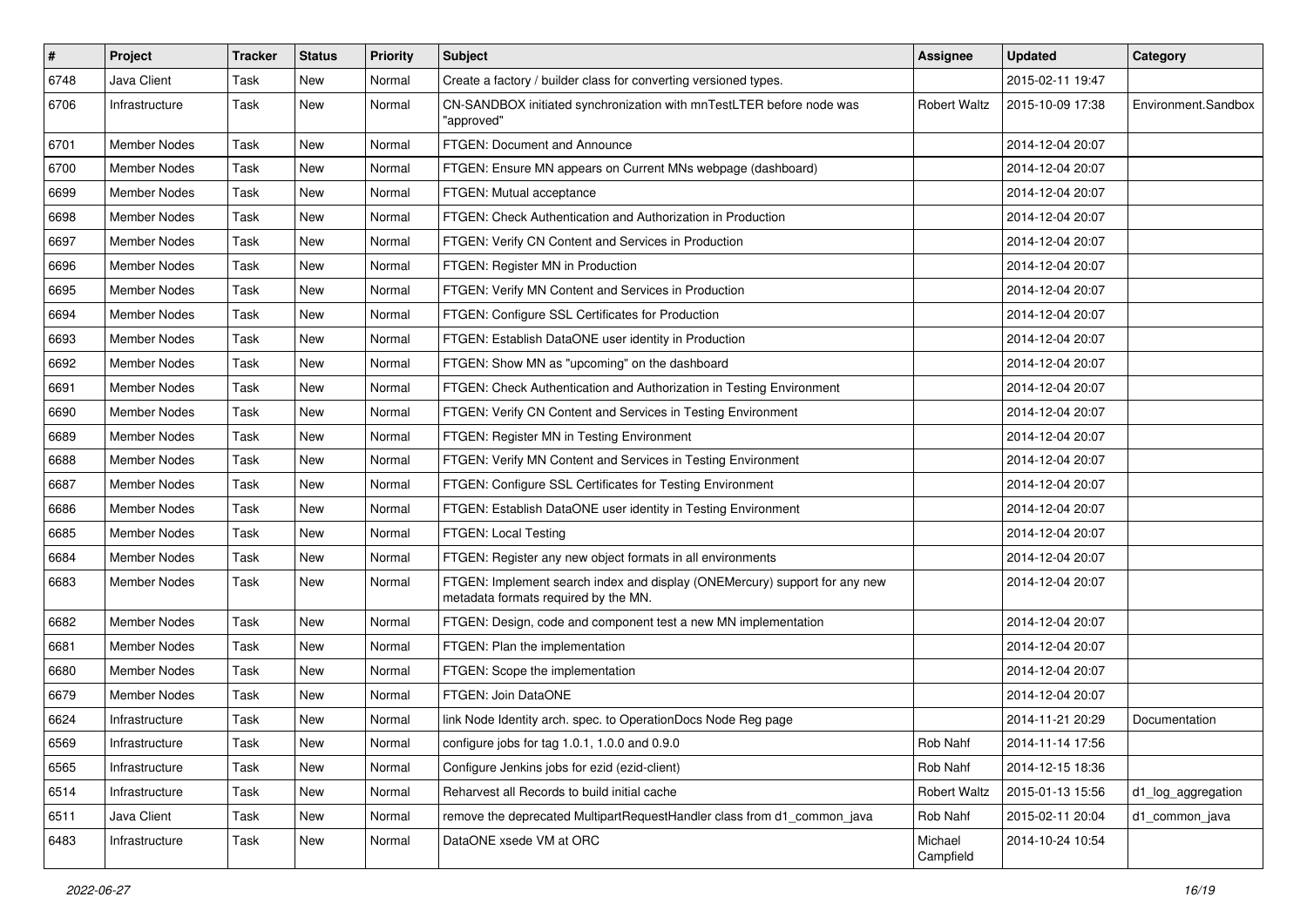| $\vert$ # | Project             | <b>Tracker</b> | <b>Status</b>   | <b>Priority</b> | Subject                                                                                             | <b>Assignee</b>        | <b>Updated</b>   | Category                  |
|-----------|---------------------|----------------|-----------------|-----------------|-----------------------------------------------------------------------------------------------------|------------------------|------------------|---------------------------|
| 6478      | Infrastructure      | Task           | New             | Normal          | move mncheck VM to a different VMhost                                                               | Dave Vieglais          | 2014-10-01 20:34 | MNWebChecker              |
| 6399      | Infrastructure      | Task           | <b>New</b>      | Normal          | set up release practice for the MNWebTester .war                                                    | Rob Nahf               | 2014-10-01 20:34 | MNWebChecker              |
| 6398      | Infrastructure      | Task           | New             | Normal          | update MNWebTest operations docs                                                                    | Rob Nahf               | 2014-10-01 20:34 | MNWebChecker              |
| 6397      | Infrastructure      | Task           | New             | Normal          | test that it works from standalone .war                                                             | Rob Nahf               | 2014-10-01 20:34 | MNWebChecker              |
| 6396      | Infrastructure      | Task           | In.<br>Progress | Normal          | embed jetty server in d1_integration to run WebTests locally                                        | Rob Nahf               | 2014-10-01 20:34 | MNWebChecker              |
| 6394      | Infrastructure      | Task           | New             | Normal          | Resolve SSL certificate connection errors for UNM Epscor Tier 4 MN in development                   | Chris Jones            | 2014-09-18 18:39 | <b>Support Operations</b> |
| 6389      | Infrastructure      | Task           | New             | Normal          | The version of com.googlecode.foresite-toolkit is 1.0-SNAPSHOT on the<br>d1_libclient_java releases |                        | 2014-09-18 00:42 |                           |
| 6382      | <b>Member Nodes</b> | Task           | ln.<br>Progress | Normal          | ICMBIO: Determine feasibility                                                                       | Laura Moyers           | 2015-11-19 17:21 |                           |
| 6380      | <b>Member Nodes</b> | Task           | New             | Normal          | ICMBIO: Initial Preparation                                                                         |                        | 2015-11-19 17:21 |                           |
| 6378      | Infrastructure      | Task           | Testing         | Normal          | code up the new strategy                                                                            | Rob Nahf               | 2016-06-22 16:53 | d1 replication            |
| 6376      | Infrastructure      | Task           | New             | Normal          | test the new strategy against working ReplicationManager test                                       | Rob Nahf               | 2016-06-22 16:53 | d1_replication            |
| 6375      | Infrastructure      | Task           | In.<br>Progress | Normal          | Refactor out dependency on a working CN                                                             | Rob Nahf               | 2016-06-22 16:53 | d1 replication            |
| 6372      | Infrastructure      | Task           | In.<br>Progress | Normal          | rehabilitate ReplicationManager "unit" tests                                                        | Rob Nahf               | 2016-06-22 16:53 | d1_replication            |
| 6367      | Infrastructure      | Task           | New             | Normal          | Update drive firmware on P2-1 UCSB SAN Array                                                        | Nick Outin             | 2014-09-08 20:19 | Hardware                  |
| 6250      | Infrastructure      | Task           | New             | Normal          | CN methods return 500 ServiceFailure when called with bogus test data and without<br>certificates   | Chris Jones            | 2014-08-29 18:59 | d1 cn service             |
| 6168      | Infrastructure      | Task           | New             | Normal          | CNAuthorization.setRightsHolder() returns 500 ServiceFailure                                        | Chris Jones            | 2014-08-29 16:01 | d1 cn service             |
| 6167      | Infrastructure      | Task           | New             | Normal          | Docs for CNRead.search() say "SOLR" in capital but actual API expects "solr" in<br>lower case       | Dave Vieglais          | 2014-10-02 17:21 | Documentation             |
| 6166      | Infrastructure      | Task           | New             | Normal          | CNRead.getChecksum() returns Content-Type of text/csv while it should be an xml<br>type             | Chris Jones            | 2014-08-29 15:04 | d1_cn_service             |
| 6053      | Member Nodes        | Task           | In.<br>Progress | Normal          | Update science metadata files to include ORNL schema type                                           | Ranjeet<br>Devarakonda | 2014-11-24 14:57 |                           |
| 6048      | <b>Member Nodes</b> | Task           | New             | Normal          | Fix 404 NotFound erros on the EDORA MN                                                              | Jim Green              | 2014-11-24 14:57 |                           |
| 6034      | Infrastructure      | Task           | ln.<br>Progress | Normal          | d1_client_cli CCI 2.0 support                                                                       | Roger Dahl             | 2014-08-11 16:23 | d1 client cli             |
| 6033      | Infrastructure      | Task           | In<br>Progress  | Normal          | d1_libclient_python CCI 2.0 support                                                                 | Roger Dahl             | 2014-08-11 16:22 | d1_libclient_python       |
| 6026      | Infrastructure      | Task           | In<br>Progress  | Normal          | d1_common CCI 2.0 support                                                                           | Roger Dahl             | 2014-08-01 15:49 | d1_common_python          |
| 6025      | Infrastructure      | Task           | In<br>Progress  | Normal          | Implement support for CCI v2.0 in Python stack                                                      | Roger Dahl             | 2014-08-01 15:49 |                           |
| 5988      | Infrastructure      | Task           | New             | Normal          | Determine cause of Idap "server not responding" errors between prod CNs                             | Jing Tao               | 2014-07-22 23:18 | Hardware                  |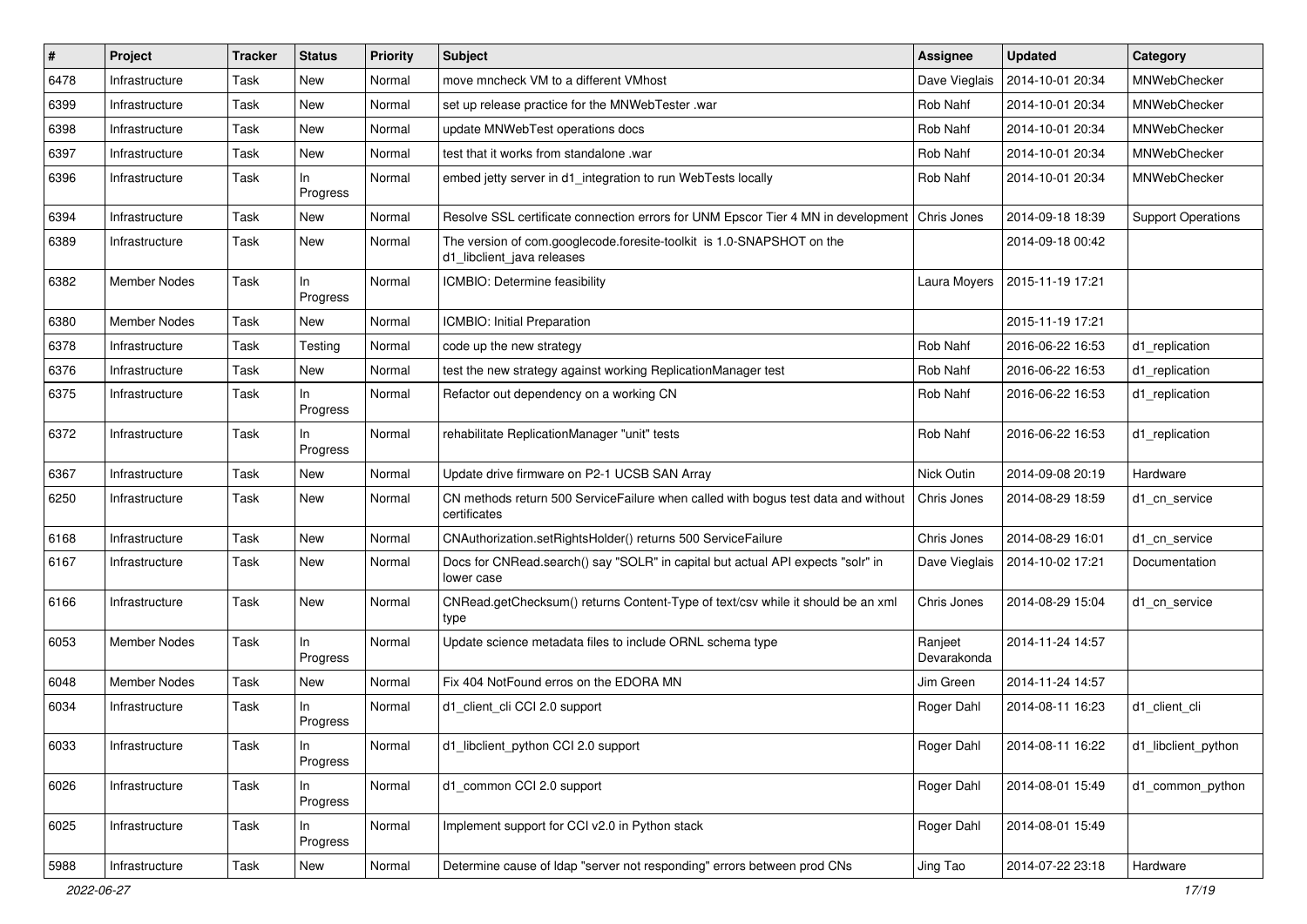| $\#$ | Project             | <b>Tracker</b> | <b>Status</b> | Priority | Subject                                                                           | Assignee      | <b>Updated</b>   | Category |
|------|---------------------|----------------|---------------|----------|-----------------------------------------------------------------------------------|---------------|------------------|----------|
| 5900 | <b>Member Nodes</b> | Task           | New           | Normal   | GBIF: Formal announcement                                                         |               | 2016-07-02 12:45 |          |
| 5899 | <b>Member Nodes</b> | Task           | New           | Normal   | GBIF: Create news item                                                            | Amy Forrester | 2019-01-24 17:10 |          |
| 5897 | <b>Member Nodes</b> | Task           | New           | Normal   | GBIF: Verify content available for Current MNs web page                           |               | 2016-07-02 12:45 |          |
| 5896 | <b>Member Nodes</b> | Task           | New           | Normal   | GBIF: Mutual acceptance                                                           |               | 2016-07-02 12:45 |          |
| 5893 | <b>Member Nodes</b> | Task           | New           | Normal   | GBIF: Log record access                                                           |               | 2016-07-02 12:45 |          |
| 5892 | <b>Member Nodes</b> | Task           | New           | Normal   | <b>GBIF: Science Metadata access</b>                                              |               | 2016-07-02 12:45 |          |
| 5891 | <b>Member Nodes</b> | Task           | New           | Normal   | GBIF: Science Data access                                                         |               | 2016-07-02 12:45 |          |
| 5890 | <b>Member Nodes</b> | Task           | New           | Normal   | <b>GBIF: Authentication and Authorization</b>                                     |               | 2018-01-22 21:16 |          |
| 5889 | Member Nodes        | Task           | New           | Normal   | GBIF: Verify that Resource Maps are correctly processed by CNs.                   |               | 2016-07-02 12:45 |          |
| 5888 | <b>Member Nodes</b> | Task           | New           | Normal   | GBIF: Verify Resource Map is returned with the correct HTTP Content-Type          |               | 2016-07-02 12:45 |          |
| 5887 | <b>Member Nodes</b> | Task           | New           | Normal   | GBIF: Verify Resource Map content                                                 |               | 2016-07-02 12:45 |          |
| 5886 | <b>Member Nodes</b> | Task           | New           | Normal   | <b>GBIF: Verify Resource Maps</b>                                                 |               | 2016-07-02 12:45 |          |
| 5885 | <b>Member Nodes</b> | Task           | New           | Normal   | GBIF: Verify that the Science Metadata is correctly processed by CNs              |               | 2016-07-02 12:45 |          |
| 5884 | <b>Member Nodes</b> | Task           | New           | Normal   | GBIF: Verify Science Metadata is returned with the correct HTTP Content-Type      |               | 2016-07-02 12:45 |          |
| 5883 | <b>Member Nodes</b> | Task           | New           | Normal   | GBIF: Verify Science Metadata content                                             |               | 2016-07-02 12:45 |          |
| 5882 | Member Nodes        | Task           | New           | Normal   | GBIF: Verify Science Metadata                                                     |               | 2016-07-02 12:45 |          |
| 5881 | <b>Member Nodes</b> | Task           | New           | Normal   | GBIF: Verify that the Science Data is returned with the correct HTTP Content-Type |               | 2016-07-02 12:45 |          |
| 5880 | <b>Member Nodes</b> | Task           | New           | Normal   | GBIF: Verify Science Data content                                                 |               | 2016-07-02 12:45 |          |
| 5879 | <b>Member Nodes</b> | Task           | New           | Normal   | <b>GBIF: Verify Science Data</b>                                                  |               | 2016-07-02 12:45 |          |
| 5878 | <b>Member Nodes</b> | Task           | New           | Normal   | <b>GBIF: Content Review</b>                                                       |               | 2016-07-02 12:45 |          |
| 5877 | <b>Member Nodes</b> | Task           | New           | Normal   | GBIF: Set up synchronization of the MN                                            |               | 2016-07-02 12:45 |          |
| 5876 | <b>Member Nodes</b> | Task           | New           | Normal   | GBIF: Synchronization                                                             |               | 2016-07-02 12:45 |          |
| 5875 | <b>Member Nodes</b> | Task           | New           | Normal   | GBIF: Set the node status to approved (start synchronization)                     |               | 2016-07-02 12:45 |          |
| 5874 | Member Nodes        | Task           | New           | Normal   | GBIF: Set up Node document                                                        |               | 2016-07-02 12:45 |          |
| 5873 | <b>Member Nodes</b> | Task           | New           | Normal   | <b>GBIF: Register MN</b>                                                          |               | 2016-07-02 12:45 |          |
| 5872 | <b>Member Nodes</b> | Task           | New           | Normal   | GBIF: Verify successful installation of server side certificate                   |               | 2016-07-02 12:45 |          |
| 5871 | <b>Member Nodes</b> | Task           | New           | Normal   | GBIF: Verify successful installation of client side certificate                   |               | 2016-07-02 12:45 |          |
| 5870 | Member Nodes        | Task           | New           | Normal   | GBIF: Generate client certificate.                                                |               | 2016-07-02 12:45 |          |
| 5869 | Member Nodes        | Task           | New           | Normal   | <b>GBIF: SSL Certificates</b>                                                     |               | 2016-07-02 12:45 |          |
| 5865 | Member Nodes        | Task           | New           | Normal   | GBIF: Log record access                                                           |               | 2016-07-02 12:45 |          |
| 5861 | Member Nodes        | Task           | New           | Normal   | GBIF: Verify that Resource Maps are correctly processed by CNs.                   |               | 2016-07-02 12:45 |          |
| 5860 | Member Nodes        | Task           | New           | Normal   | GBIF: Verify Resource Map is returned with the correct HTTP Content-Type          |               | 2016-07-02 12:45 |          |
| 5859 | Member Nodes        | Task           | New           | Normal   | GBIF: Verify Resource Map content                                                 |               | 2016-07-02 12:45 |          |